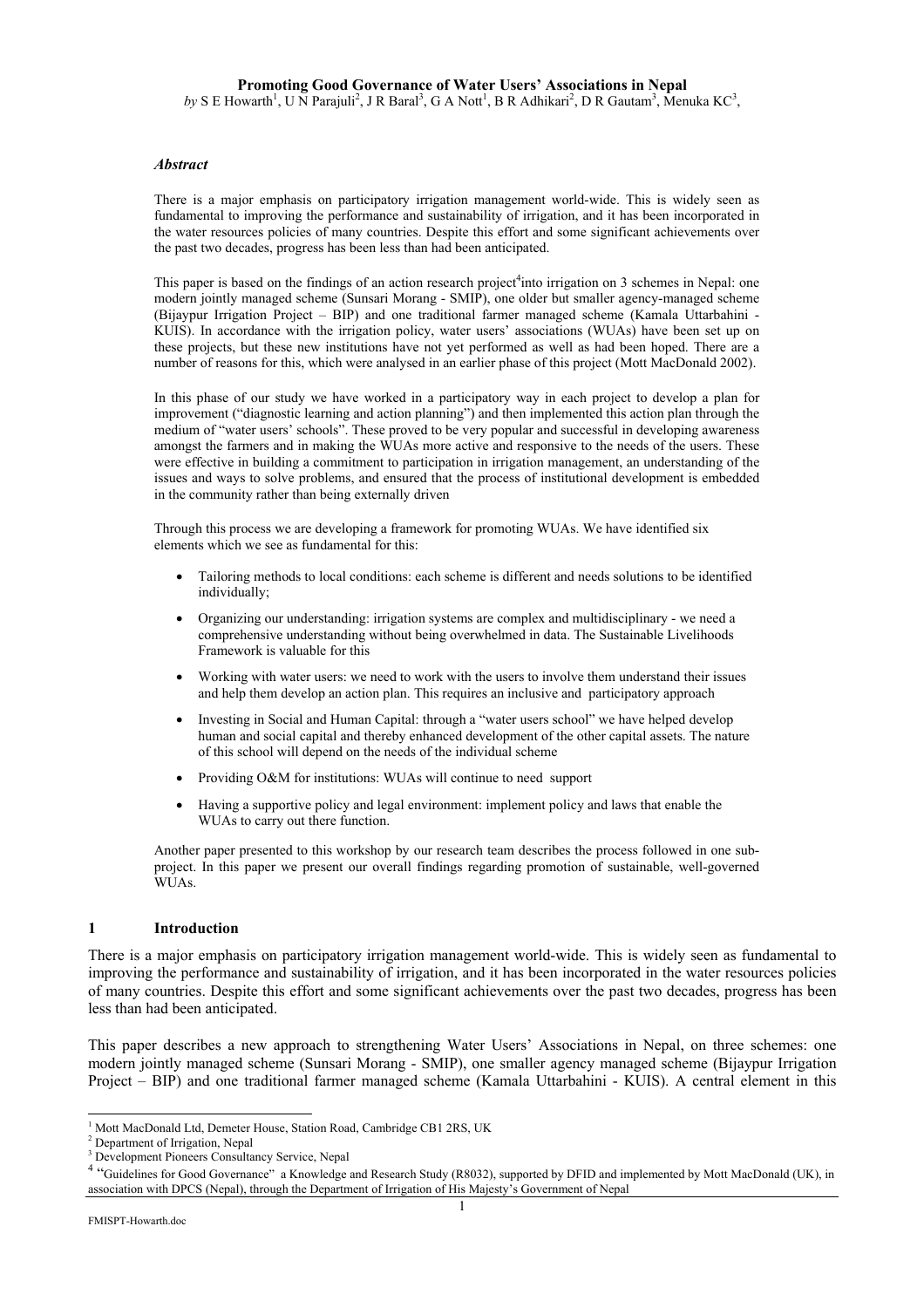undertaking is getting the active involvement of all water users, working with them to identify problems, derive and implement solutions, and monitor progress. This work was undertaken as part of the DFID knowledge and research programme, and is being implemented through the Department of Irrigation of Nepal by Mott MacDonald (UK) and Development Pioneers Consultancy Services (Nepal).

In accordance with the national irrigation policy, water users' associations (WUAs) have been set up on these projects, or are in the process of being established. The water users were not involved in preparing the policy and may not fully agree with it – particularly as one aim is to transfer costs and maintenance responsibilities to the users. Many, however, do agree with the concept of participation in water management and recognize that it can have significant benefits for them.

After a wider review of the issues on about 20 projects in Nepal and five in China, we selected the three projects and WUAs to work with intensively for about one year, to pilot our approach of participatory diagnostic studies followed by 'water users' schools'. As this was a research study we documented the processes systematically throughout the project, and we are now analysing these findings and observations systematically in order to draw wider conclusions on appropriate methods for promoting sound management and good governance on irrigation systems.

This paper first outlines the findings of the review of irrigation systems in Nepal and then presents an overview of the three case studies before describing the methods adopted in this project in detail. A final section draws together our preliminary conclusions and recommendations.

# **2 Review of irrigation systems in Nepal**

# **2.1 Development of Irrigation in Nepal**

The purpose of the initial review was to gain an overall understanding of different types of irrigation and the problems that they face. This would then enable us to select a small number of projects to represent these different types and enable us to put our observations into context.

Most irrigation in Nepal is farmer-managed: about two-thirds of all irrigation is in small farmer-managed schemes of less than 500 ha. The remaining one-third is served by about 90 projects that individually irrigate more than 500 ha in area and cover a total of almost 300,000 ha (Table 2.1). These large schemes are the focus of this study (Mott MacDonald, 2002), and those reviewed are shown on the map - they were mostly developed by the government but there are a few large farmer-managed projects (with the largest being around 10,000 ha).

| Size (ha)    | Nr | <b>Total irrigated</b><br>area (ha) | Management Type (% by area) |             |  |
|--------------|----|-------------------------------------|-----------------------------|-------------|--|
|              |    |                                     | <b>AMIS/JM</b>              | <b>FMIS</b> |  |
| >10,000      | 7  | 150,000                             | 92%                         | 8%          |  |
| 5,000-10,000 | 8  | 50,000                              | 80%                         | 20%         |  |
| 2,000-5,000  | 11 | 30,000                              | 40%                         | 60%         |  |
| 1,000-2,000  | 16 | 20,000                              | 40%                         | 60%         |  |
| 500-1,000    | 50 | 30,000                              | 10%                         | 90%         |  |

# **Table 2.1: Large Irrigation Schemes in Nepal**

Source Mott MacDonald (2002)

Farmer-managed irrigation has been much studied recently and is widely considered to be very effective (eg Lam, 1998). The performance of agency-managed irrigation has generally been weaker, but there are large areas that cannot be developed on traditional small-scale lines, so there has been considerable effort spent on developing large-scale modern irrigation over the past 50 years or so.

There have been many stages of development of irrigation, with both government and private investment, but they can now be divided into three broad categories – farmer-managed (FMIS) joint-managed (JM) and agency-managed (AMIS). WUAs have been very widely promoted and have been established at some stage on almost all schemes where there has been any investment by the Government or other external agencies. Farmers are responsible for FMIS and for aspects of managing JM projects. They have no formal involvement in AMIS, but farmers are usually involved informally.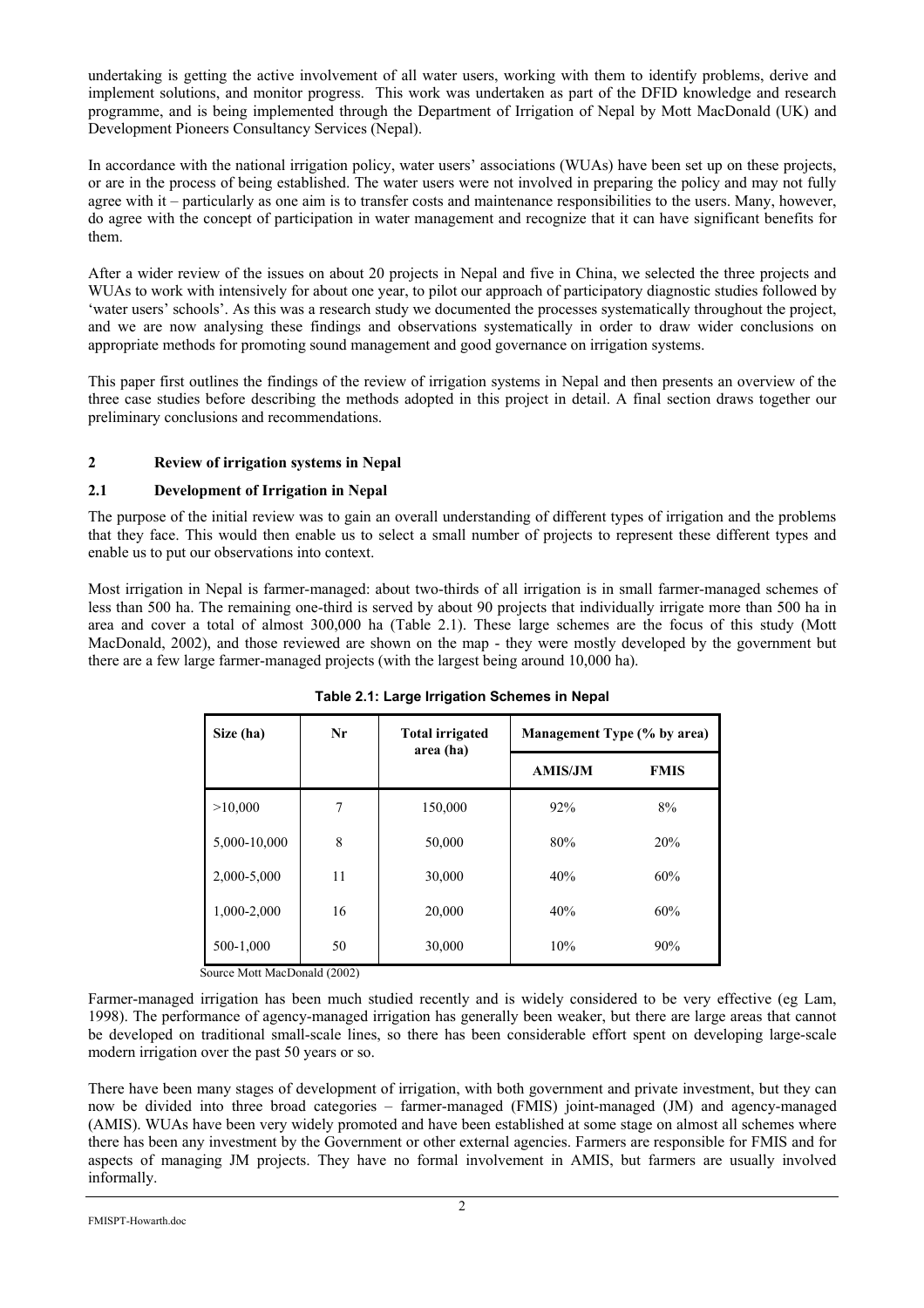

# **2.2 Participation in irrigation management**

# **2.2.1 Agency and joint-managed schemes (AMIS and JM)**

AMIS were designed for centralised management by a technical agency, but with the formulation of the new Irrigation Policy (IP) in 1992 they are being transferred to the users for joint management (JM). This changes the management structure from one where the central agency manages the entire system to one where autonomous local units (WUAs) manage irrigation at their level. Individual WUAs need to understand how their requirements and activities fit into the whole picture. As some of these schemes are large, a complex structure of WUAs may be needed. Unless there are good communications, they will not be aware of the constraints on supply that the agency faces and they may not understand how different parts of the system need to be managed together. It is not surprising that there have been difficulties in making the management both decentralised and within the technical capacity of user groups.

Furthermore, it has proved difficult to get sufficient awareness of the reasons for transferring management and agreement with the objectives of irrigation management transfer (IMT) which is necessary for making the process acceptable and sustainable. Consequently, the process of setting up joint-management agreements has been slow. Farmers are likely to remain dependent on the Department of Irrigation (DOI) to resolve their problems or cover financial shortfalls

Yet control of WUAs is keenly contested by local 'influentials' both because they seek to be involved in the initial rehabilitation, and because it is important for developing a local power base – leadership of a WUA has a significance wider than irrigation management, and their interests extend beyond irrigation. WUAs do not focus on long-term management and few have achieved a real commitment to it. Many give greater emphasis on lobbying for further external assistance than to acting on those issues that they should implement themselves. However, following the IP, most of these schemes are jointly managed by DOI and user organisations. WUAs are dependant on DOI providing water reliably to the canals which they are directly responsible for, and WUAs are unable to work effectively until this is achieved.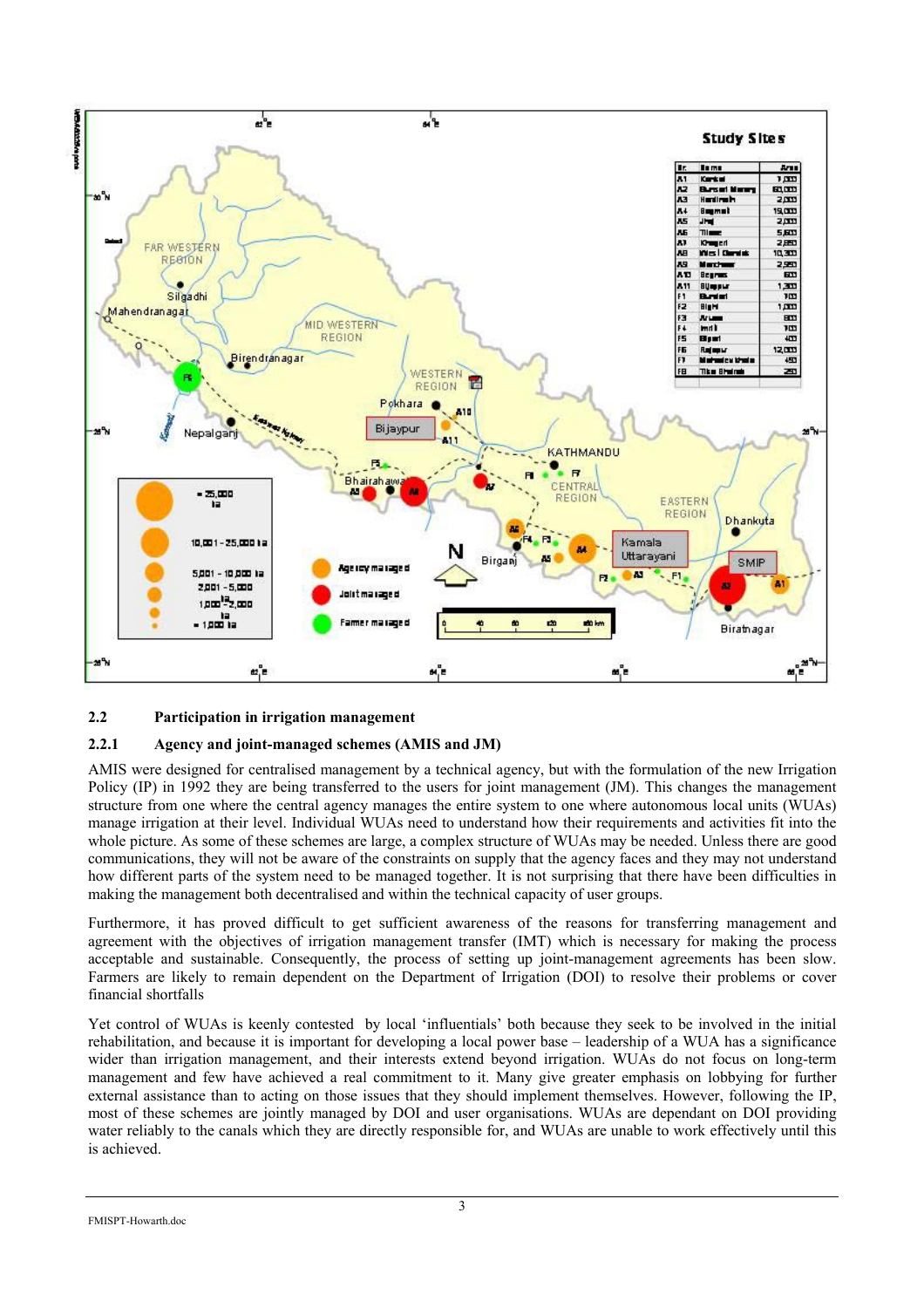Local government usually has a very small role in management of these schemes, although individuals in the WUA may also be members of the VDC.

# **2.2.2 Farmer-managed schemes (FMIS)**

Most FMIS are at least several decades but many have been rehabilitated in the last 10 years. They are usually more intensively farmed than the agency-managed systems as they developed in response to a need for irrigation, although they are generally on small rivers with insufficient flow for spring rice. Their layout is well suited to decentralised management of essentially independent units; and management relies on labour (particularly off-season labour at times of limited alternative employment opportunities) and local materials, rather than cash.

FMIS can be categorised loosely into cooperative and autocratic types of management – although there is spectrum of management types between these two extremes. The former type is more common on the smaller schemes (particularly in the hills) where old communities developed and continue to manage the project. By contrast, much of the *tarai* was settled by awarding large land grants (*birta*) to favoured individuals; this land was developed and farmed by share croppers but all decisions were taken by the *jamindar* (landlord). Following land reform this system has been abolished, making land available for ownership by small-holders, and some of the irrigation systems have collapsed or are under-performing. Such communities of users did not take over responsibility for the irrigation and were reluctant to become involved in management of the systems. Others have managed this transition in land tenure well, including one of our case studies (Kamala Uttarbahini Irrigation – KUIS). KUIS combined elements of both co-operative and autocratic types on different parts of the system, and this may have been a source of strength at the time of land reform.

Sometimes the traditional organisation on these schemes has been replaced by or incorporated into governmentpromoted WUAs. These were set up as a requirement for financial assistance with rehabilitation. This rehabilitation remains the focus of activity for the new institution and it has proved difficult to strengthen the WUA sufficiently to take on a larger role. Sometimes they do not even formally take over the scheme on completion of the rehabilitation, so the WUA remains in limbo and without a clear role. Whatever the outcome of the rehabilitation, management often reverts to the traditional system. Yet even if the indigenous organisation was effective before, it may lack the skills or resources for maintaining complex modern structures – particularly if separate schemes are combined or sophisticated headworks built. Such interventions change the maintenance needs from management of large numbers of unskilled labourers, to dealing with cash and skilled labour. Even if schemes were not formally combined, developments on one project can influence another project further downstream. For example, traditional weirs were leaky, letting water pass to downstream users, while modern structures prevent this. This change can create new conflicts between adjacent schemes, yet no forum exists where these conflicts can be resolved.

As Pradhan (2000) observed, traditional irrigation was rarely democratic or equitable but it is not easy to change that – and that may not be a priority for the users.

Village Development Committees (VDCs) are often involved directly or indirectly in management of FMIS. Their formal role has changed recently, with the enactment of the Local Governance Act, but this has not been fully implemented in practice since the local bodies were dissolved in July 2002 without setting a date for elections. The implications of this act are not yet clear, but in the current political circumstances, the role of local government in irrigation (as in other sectors) remains uncertain.

# **2.3 Relation between type of infrastructure and management transfer**

Irrigation schemes are designed to suit a particular management arrangement, and so changes in management can logically be expected to need a change in infrastructure. The sort of changes needed may be quite extensive, and it may not be possible to achieve this. For example, agency-managed schemes are typically designed in a very hierarchical way, with considerable flexibility of water control at higher levels in the system but proportionate distribution at lower levels. This contrasts with farmer-managed irrigation, such as Kamala, where the main system which serves diverse groups of people is managed rigidly but there is flexibility at lower levels. Farmers at the lower levels live in the same villages and are able to work closely together and trust each other to make adjustments to suit individual needs. This approach is also adopted on large farmer-managed irrigation schemes, such as Rajapur (12,000 ha), which are divided for management purposes into much smaller autonomous branch systems (Howarth & Lal, 2002).

Current trends in AMIS and JM are towards reinforcing simplified operation systems at the local level. The first stage of SMIP was rehabilitated as a fully-gated system, but this was changed in the second stage to the 'structured system'. The system has its origin in the long-established *warabandi* system of NE India, where rainfall is low and monocropping is usual; this makes the water demand uniform (Berkoff, 1990). However, the model is being challenged even there (Narain, 2003). Furthermore, the users in SMIP have less understanding of the system and the water needs are more variable making it more difficult to apply a *warabandi* system. The users thus make many informal adjustments – and this means that they damage the infrastructure also. This compromises the overall performance of the system. Some modern schemes have been built with a more flexible approach (eg Kankai and Bagmati) which avoided the problems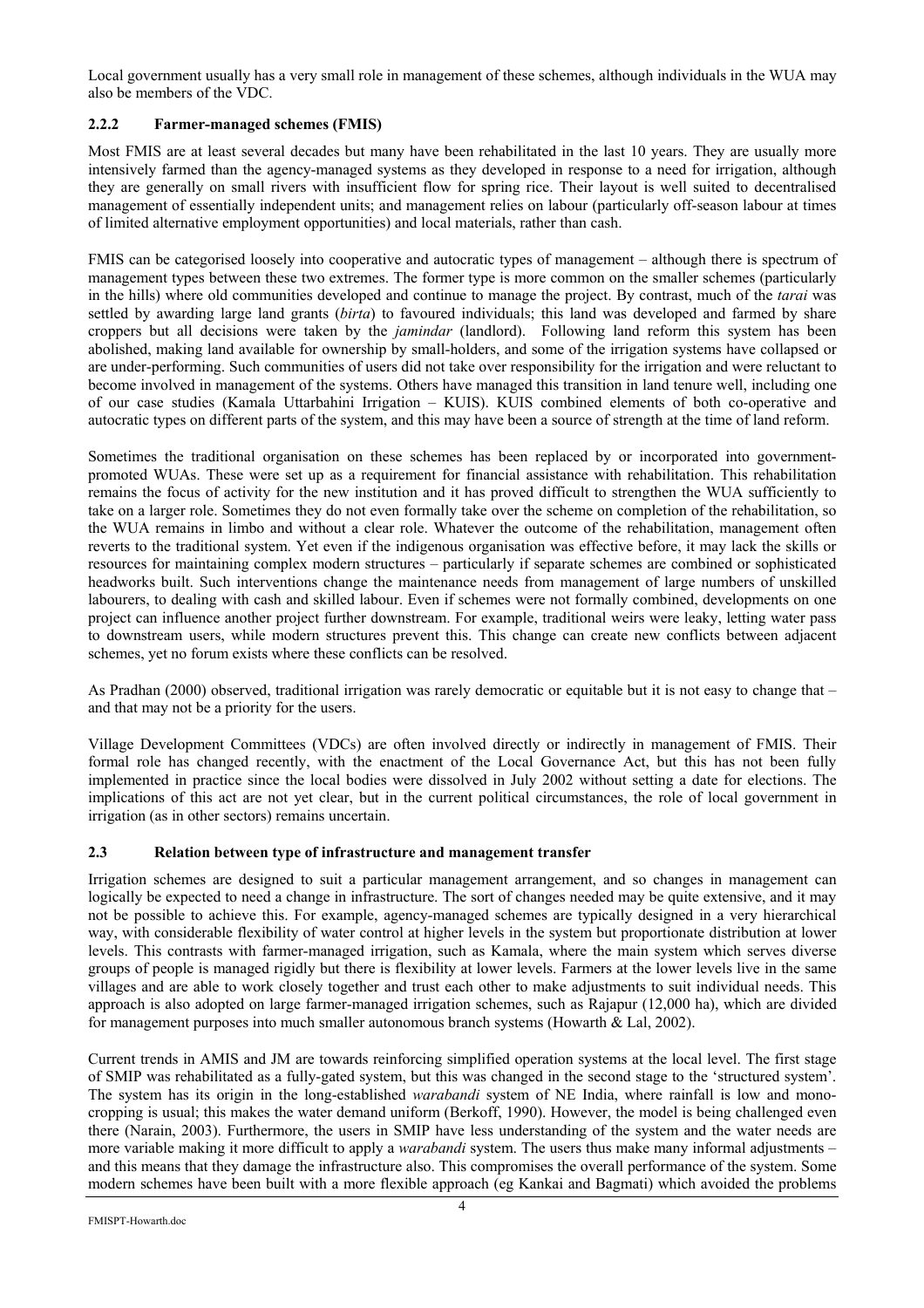faced by the *warabandi* system, but this results in a very large number of gated structures and high maintenance costs which the WUA can rarely afford.

However, there are many other differences between AMIS and FMIS so it should not be assumed that approaches which are successful on FMIS can be directly translated to AMIS. For example, the layout of traditional irrigation, such as Rajapur, is more likely to match social and village boundaries than modern schemes, such as SMIP, where canal command areas cut across village boundaries and even individual land holdings. It is interesting to observe the changes that the users themselves introduced at Pithuwa after taking this scheme over from the Government, when they replaced the adjustable structures with fixed ones (Pradhan, 1996).

In the past, it has often been felt that FMIS were inefficient and 'untidy', and many schemes were built over the top of old FMIS without any recognition of the previous system. This approach has been criticised recently in the context of the barrage at Butwal and associated irrigation scheme (Dixit, 1999). This destroyed a functioning scheme for a theoretical but unrealised benefit of increasing the command area and improving performance and equity.

The Sunsari Morang Irrigation Project (SMIP - see below) was built on land which was in a small part irrigated by old FMIS. The new infrastructure was designed to make it physically easier to deliver water to farmers so that they would receive a supply proportionate to the area of their land holdings. However, this has been criticised by those who used to get water from the old FMIS, and they did not operate it as intended.

Transferring management responsibilities should therefore be accompanied by a careful review of the infrastructure – simple rehabilitation may not be sufficient and is often just a carrot to help persuade farmers to take the scheme over. In general there needs to be a comprehensive review of the redesign in order to ensure that it is consistent with the new management system. It is always difficult to get farmers to focus on future maintenance before construction has even started, but there should be a sound maintenance plan prepared in advance to ensure that the can be sustained (technically, institutionally and financially).

## **2.4 Performance of WUAs and Implications for Sustainable Management**

Although there are many successful farmer-managed irrigation schemes, it is difficult to use this experience on new irrigation schemes, and it has even been difficult to support well-established schemes. One reason is clearly that institutional development has been given less emphasis than physical rehabilitation but there are, equally evidently, significant difficulties in setting up and supporting strong, sustainable WUAs.

Our review of WUAs suggested that the following characteristics are particularly important for strong WUAs:

- *Appropriate structure for the WUA.* The format of most newly established WUAs is more complex than traditional systems and is aimed at making the WUAs more democratic. These were mainly designed by outsiders, with little involvement by the users themselves. However, new WUAs are rarely as representative as desired and even the formal democratic procedures are rarely acted on. This structure also has implications for who participates in the institution and how, and on the roles assigned to different stakeholders.
- *Leadership.* Strong leaders are able to promote the WUA both internally and externally. However, there is arisk that they will work as an individual rather as leader of an institution and their actions may reflect their personal relations. Unless there is effective participation, the leaders follow the rules and remain accountable to the general members, they will quickly lose the trust of the membership.
- *Participation.* Users need to understand and be willing to participate in irrigation management to an appropriate degree and at all levels. This includes the extent to which the users are aware of and agree with the application of policy to the local situation; their participation in the management institutions; how comprehensive this is for different sections of the community and different categories of users; and how well this reflects their interests.

Within the WUAs, there are requirements for regular elections, including quotas for participation by women. These are not often enforced, but even if they were, they might not lead to effective representation of excluded groups, since such people are reluctant to talk openly in public meetings which are dominated (directly or otherwise) by political elites. Other groups, such as some categories of tenant, are also excluded. Sharecroppers, for example, are not eligible to be members even in places where they form a large proportion of the users. In practice, they are often involved on an informal basis since it is they rather than their landlords who are most dependent on irrigation.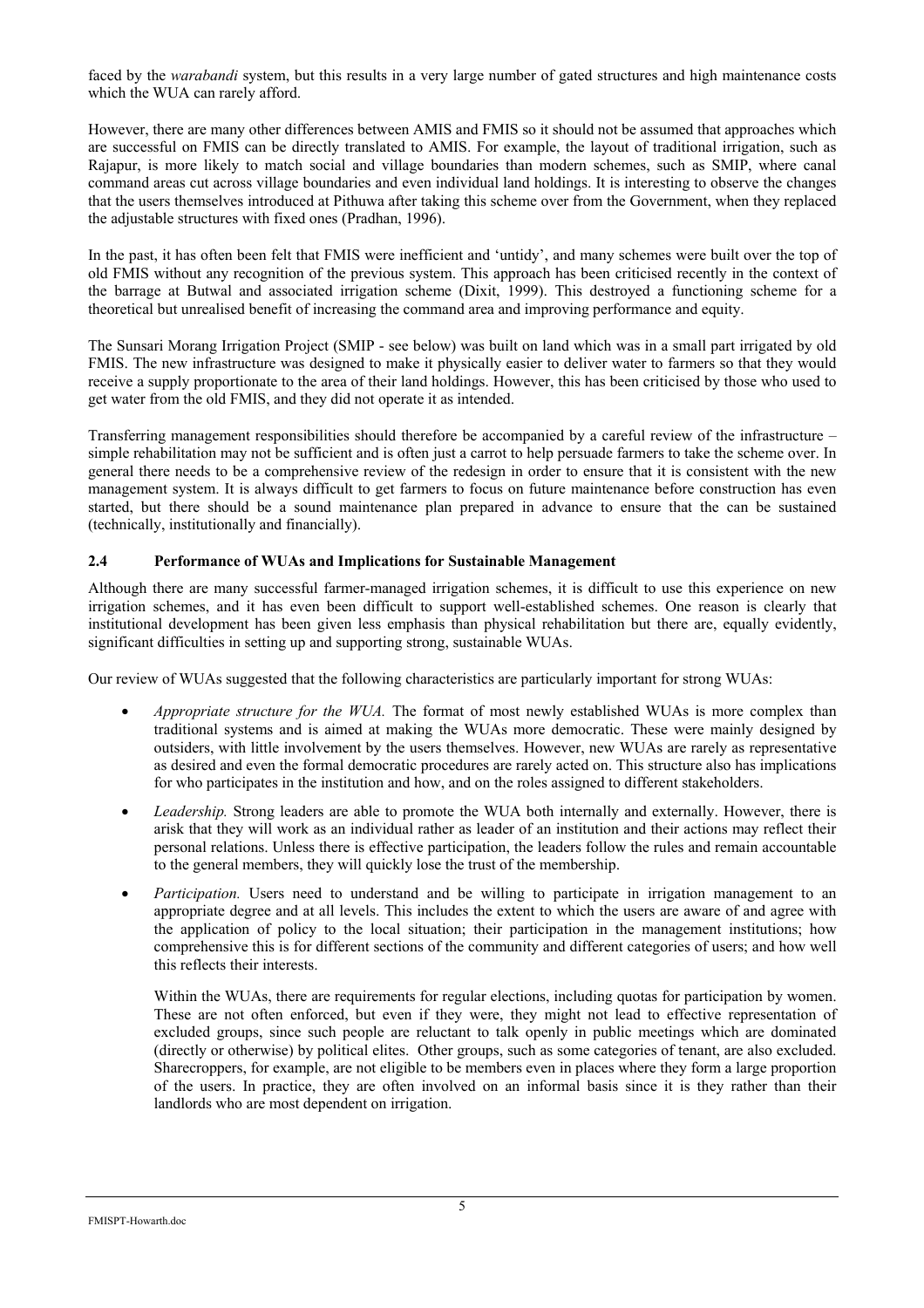• *Clarity of roles.* There is often confusion or disagreement over roles and responsibilities; and they may not suit the local situation (socio-economic situation, type of agriculture, type/scale of infrastructure, water stress, etc). This also applies to relationships and communications with other organisations, including higher and lower levels of irrigation management.

There has been little awareness amongst users of the reasons for setting up WUAs - often with a lack of understanding of the function of WUAs and unrealistic expectations for user involvement by government. Given this lack of awareness, it is not surprising that few people are willing to accept the role envisaged for them. Most training has been given to committee members and even they have been given little long-term support so few WUAs continue to function effectively after the end of the project. Few farmers believe that they can improve management or want to take over management responsibilities. The objectives of management transfer include improved performance and sustainability but, whilst there is some anecdotal evidence that some may achieve this (particularly where there is strong leadership), there is little documented evidence of any relationship between existence of WUAs and performance of irrigation.

• *Autonomy*. WUAs need the authority and ability to make independent decisions, collect and manage sufficient resources, appoint staff, establish and enforce rules, resolve conflicts (in accordance with local norms), and act in their own interests etc, rather than depend on external sources or influences. They need to make and enforce their own decisions and rules so that they meet local requirements, but this process may need to be externally facilitated in order to avoid merely reproducing local power structures and relations.

WUAs are usually part of a joint management structure. In order to work in an autonomous way, they need to be given a predictable, planned water supply from the main system. At the moment, and although DOI may strive to achieve this, there is no formal obligation on DOI to achieve a specified reliability of water delivery to the WUA. The WUA have no legal recourse against DOI if they fail to provide water in accordance with an agreement.

WUAs have limited authority to collect and manage resources. Although there are demands for WUAs to be given greater legal authority for this task, this would create the risk of further abuse and misappropriation of funds by local elites unless financial management systems are improved. Currently VDCs have greater authority for collection of fees that WUAs have, but as they have different boundaries it is difficult for fee collection to be managed effectively by VDCs and they have little incentive to do so.

- *Accountability.* The WUA should be accountable to its members, with clear procedures and rights of appeal. WUAs have rarely participated in a fully accountable way even for management of rehabilitation, and WUA committee members have shown little commitment to taking up their full responsibilities. The GA is intended to be a forum for ensuring accountability, but meetings are rarely held. Registration and renewal of WUAs is also intended to ensure accountability, but this remains a bureaucratic burden (and largely ignored) and has little impact on the general users
- *Transparency.* Transparency is needed at all levels of information (including communications), procedures, finances, and distribution of water to an agreed schedule. Disputes or distrust over the use of financial resources are common reasons for WUAs to become dormant. Many people do not trust WUAs to operate honestly and transparently. They may even consider them to be less democratic than local government, which has better established procedures in place. Lack of trust is all-pervasive – people assume that WUA executives will steal money – and weak procedures and lack of records make it impossible to prove whether or not this is the case.

It is quite easy to state these issues in general terms, but it is clearly far more difficult to ensure that these conditions are met. The second stage of this project therefore included action research on three projects, with interventions aimed at strengthening users' organisations, with realistic objectives. We intend to use this experience to develop guidelines that can be used more widely.

WUAs have mainly focused on managing irrigation – it is rare for them even to attempt to work as multi-purpose agricultural institutions, despite the potential benefits if they succeeded in diversifying. Diversification is a risky strategy for WUAs and the few attempts to date have not been sustained (Pradhan, 2002).

# **3 Study Sites**

# **3.1 Introduction**

Three projects were selected to represent a range of different conditions. A shortlist was made from those considered in the Stage 1 study on the basis of 8 criteria. The aim was to include schemes that:

• represent a range of management arrangements from fully agency managed to fully farmer managed;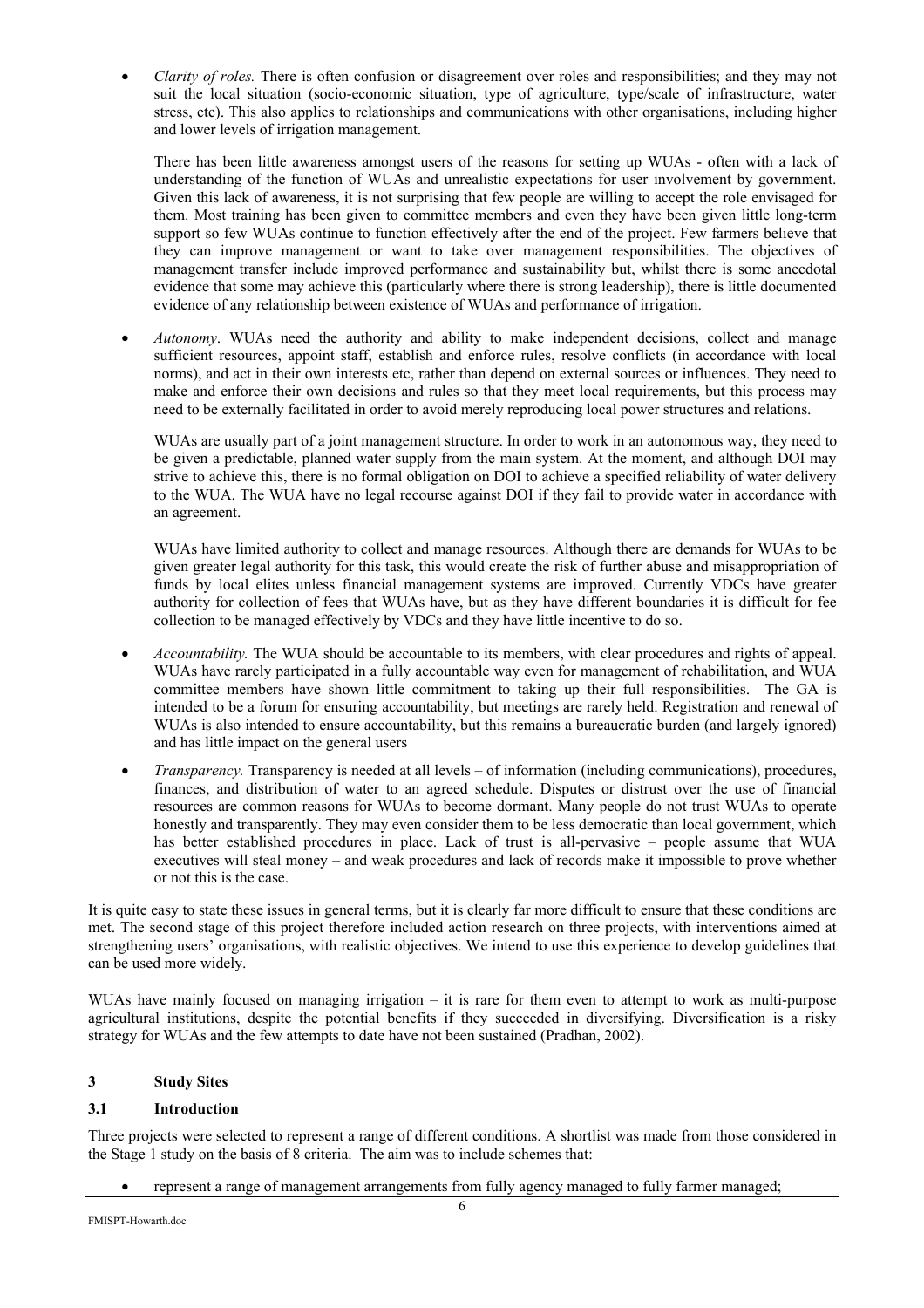- have an area of more than 500 ha;
- do not have an ongoing rehabilitation programme;
- have cropping and climatic conditions result in a strong need for irrigation;
- are likely to have WUAs and farmers interested in cooperating with the study,
- indicate room for institutional improvement and/or can shed light on elements which are conducive to strong water management institutions, and
- indicate that the study team is unlikely to encounter security problems in the course of its work.

Three projects were selected on this basis: one modern jointly managed scheme (Sunsari Morang - SMIP); one older but smaller agency-managed scheme (Bijaypur Irrigation Project – BIP); and one traditional farmer managed scheme (Kamala Uttarbahini - KUIS).

The following sections describe the basic physical and institutional characteristics of these schemes at the start of the study. Interventions to improve management required a more subtle understanding of the social context, but developing the process for understanding this was itself part of the intervention and is described in the next chapter (section 4.2).

# **3.2 Sunsari Morang Irrigation Project**

# **3.2.1 Introduction**

Sunsari Morang Irrigation Project is the largest in Nepal and was built in the 1970s with Indian assistance to irrigate 66,000 ha, using water from the perennial Kosi River. At that time only the main canals were built and there was no concept of participatory irrigation management. Command area development followed on almost immediately (with World Bank support). This entailed construction of tertiary canals and watercourses, with outlets to serve 4 ha blocks. At the same time parts of the main canals were rehabilitated and the design concept was changed in order to simplify management. It was originally designed as a fully flexible gated system for management by DOI, but this was changed to a 'structured' and 'joint-managed' system. These concepts are important to understanding performance of the project, and are described further below.



There was small-scale indigenous irrigation in parts of the command area, but this just used local streams and was inadequate for the whole command area. Nevertheless, some farmers are dissatisfied with the change as they used to get sufficient water. The new layout also ignored the old canals, as this made it possible in theory to simplify the layout and increase coverage but this benefit has not been realised in practice.

This is a supplementary irrigation project, designed to provide water to complement the unreliable monsoon rainfall. Rainfall, and thus potential benefits vary considerably from year to year. The greatest benefits should be expected in very dry years, but the projects is designed on the basis of providing sufficient water in a 1 in 5 dry year. This inevitably means that there is insufficient water in more extreme droughts which is just the time farmers most need (and expect) it. Such resource limitations are inevitable, but many farmers are unaware of the basis of design and have unrealistic expectations. Farmers' aspirations may also be reinforced by recollection of better times in the past when the population and water demand was lower.

# **3.2.2 Institutional arrangements**

A hierarchy of water users associations has been set up, to suit the requirements of joint management as laid down in the Irrigation Policy. Although broadly in accordance with Ostrom's (1992) principles, this was established in a fairly standard 'top-down' way. Each type of canal has a corresponding type of users' organisation. There are two organisations with responsibilities for management below the structured level - the water users committee (WUC) for the sub-secondary canal (typically 200-700 ha), and the water user groups (WUG) for watercourses (30ha). Higher-level associations have duties for co-ordination with different levels of the project authority for jointly managing the main and secondary canals – these are known as the water users' central co-ordinating committee (WUCCC) and water users' co-ordinating committee (WUCC) respectively. Each layer is formed of representatives from the layer below, and the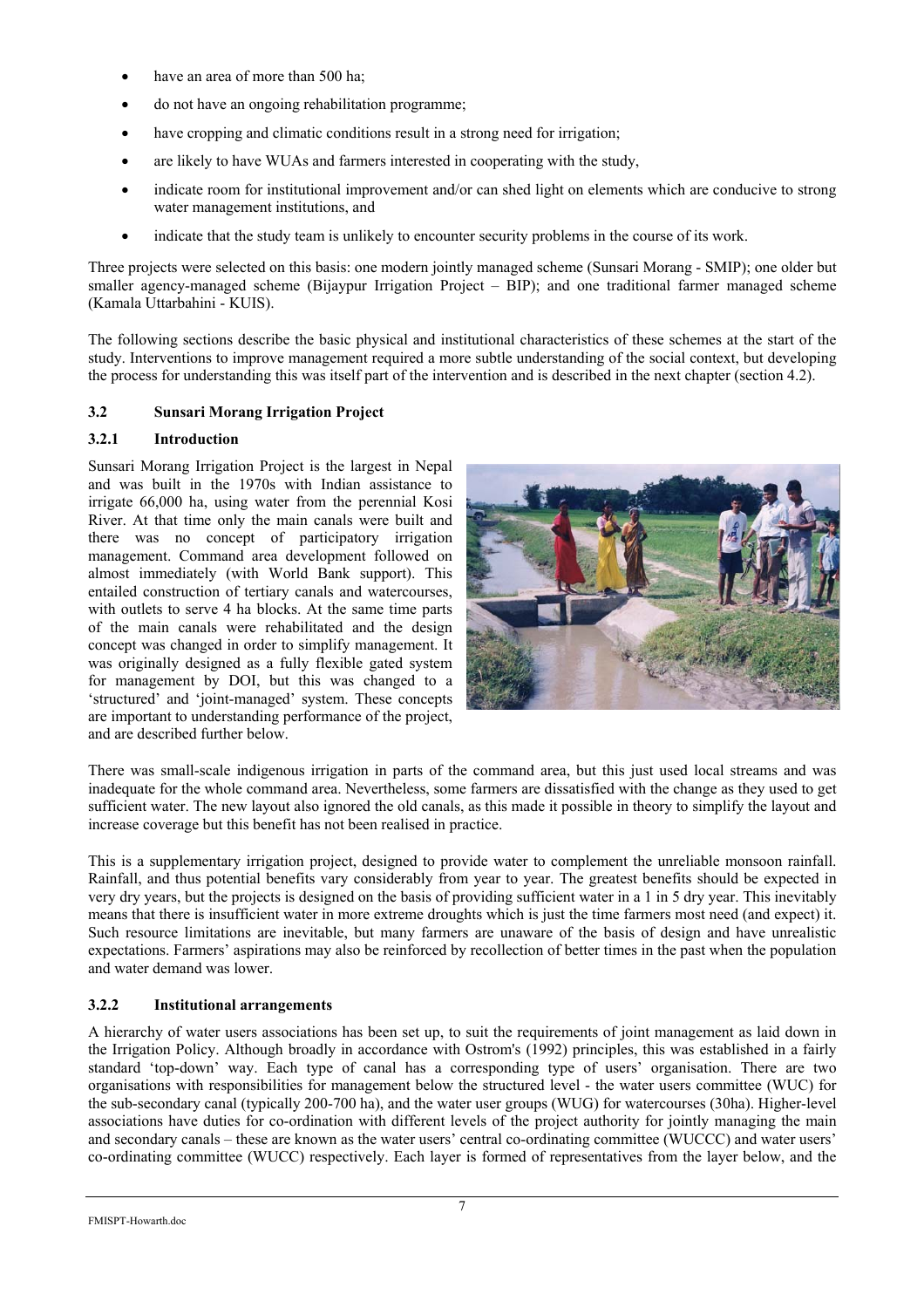hierarchy as a whole has been registered as a legal entity. In practice, the users were not involved very effectively, and they do not appear to understand the role of the institutions clearly.

The WUA has been assigned noble tasks: improving management of water; resolving disputes and conflicts; mobilising resources (cash, kind and materials); and undertaking system maintenance and repair. But they appear to do little in practice, and all activities have been carried out on an *ad hoc* basis (mainly on the initiative of tail-end farmers who are the first to suffer from system inefficiencies, leakage etc).

The WUA are generally considered by the users to be moribund. They have few systems or rules, and those that they do have are not acted on. Using the terminology of Krishna and Uphoff (1999), DOI focussed on promoting the institutions or structural social capital. They gave less attention to developing the shared values and norms of cognitive social capital which are necessary to make the institutions function. The WUA was created on paper and constitutions and bylaws were prepared, but little was done to stimulate the shared values and commitment needed to make the institution work.

# **3.2.3 Water distribution**

SMIP was designed as a "structured irrigation system" (Albinson and Perry, 2002), which is intended to be a simple way of managing large-scale irrigation. The approach is based on a clear delineation between the part of the irrigation system that is actively managed (at various flow rates and water levels) and the part of the system that operates *either* at full supply level (with proportional division of water down to the level at which farmers rotate among their individual farms), *or* is completely shut. The point of transition is referred to as the *structured level.* The government is responsible for the actively managed part of the system down to the head of sub-secondary canals (typically serving from 100 to 1,250 ha). There are no gated structures below this level – all flows are shared proportionately down to the head of the watercourses (30ha) via open channel proportional dividers. The turnouts into watercourses are fitted with adjustable proportional modules (APMs): these are intended to be fully open or fully closed, and when open should deliver water proportionate to the area irrigated even if the watercourse water level varies. SMIP was originally designed as a fully-flexible system, but the structured design was introduced in the second phase because of poor performance of the first phase, This was at the same time as the concepts of participatory management were introduced, although (at least in theory) the new design reduced the requirement for active involvement in management.

The flow into the main canal system is very variable since although the intake is on a very large perennial river there is no weir and thus the level fluctuates both seasonally and diurnally due to rainfall and snow melt. This severely affects the amount of water that can be diverted into the main canal. The upper part of the irrigation system is fully gated so that the supply to each secondary and sub-secondary canal can be controlled by DOI. There is usually too little water for continuous supply to each sub-secondary canal, so there is a system of rotations to ensure that each gets a supply corresponding to its irrigated area. Thus the main system above the head of the sub-secondary canal (which is the formal interface between DOI and the WUA) needs to be fully regulated and actively managed. To cope with this situation, each sub-secondary canal receives water for alternate four-day periods (although this may be varied in practice). Informally, the interface for managing water distribution is at the head of the secondary canal since the WUCC makes the key decisions regarding water-sharing between sub-secondary canals. However, DOI remains responsible for maintenance of the secondary canal.

Central management of the main system works relatively well at SMIP at present and ensures fairly reliable and predictable flow into the sub-secondary canals. However, the situation may deteriorate as larger areas are rehabilitated and competition for water increases. There are already problems of communication as it is such a large system, so that users may not be aware of the reasons for canals being closed or gates adjusted. Users are familiar with the standard schedule, but there may be unexpected closures due to rainfall or sediment load in the river which encourage farmers to steal water.

More serious problems occur at a mid-level in the system: there are major deviations from the schedule below the subsecondary canal head. The flows into some tertiary canals may be adjusted illegally by individual users and may greatly exceed that designed, and there may be additional illegal direct outlets, so that much less water reaches the tail of the sub-secondary canal. As the sub-secondary canal is below the structured level and intended to be fully automatic, the management organization (WUC) has a limited role and is quite weak. It is unable to police the canal and prevent illegal offtakes and checks in the canal – it has inadequate legal authority and little incentive to carry out this task.

The flows into the head of the watercourses are thus not at all equitable, and some face severe water shortages. However, management within this lowest level in the system is slightly better. WUGs were set up to manage flows within a watercourse, since some active management is needed for opening and closing the APMs. It is interesting but not surprising that, of those studied, it is the watercourses which have the greatest shortage, such as T3-4, that have developed the most effective organisations. Such WUGs rarely act in accordance with their constitution or by-laws but may be effective on an informal basis. Elsewhere the WUGs are dormant.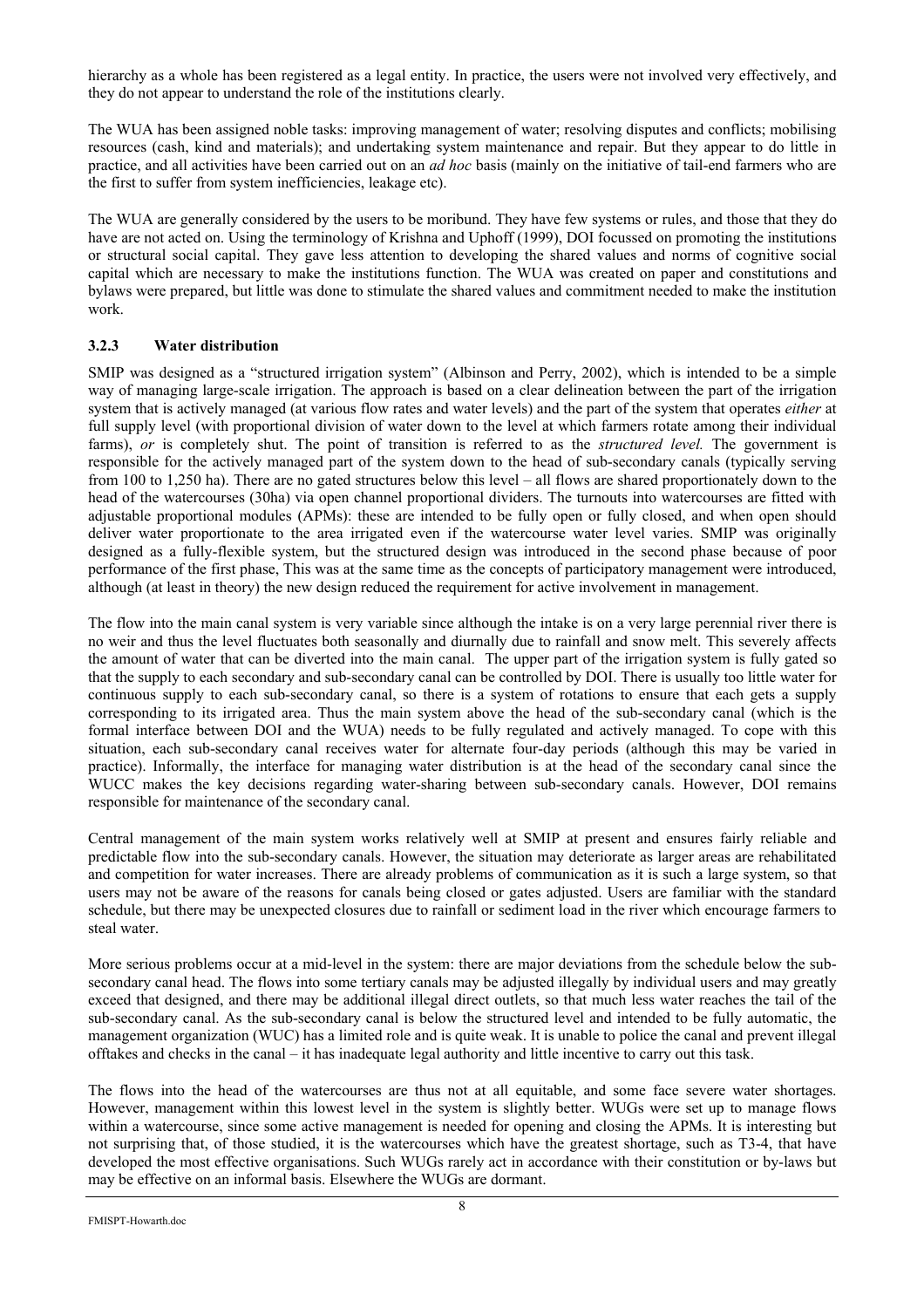## **3.3 Kamala Uttar Bahini Irrigation System**

## **3.3.1 Introduction**

Kamala Uttarbahini irrigation system nominally serves about 500 ha on the edge of the *tarai* adjacent to the perennial Kamala river. It irrigates what used to be a *birta* landholding granted some 50 years ago. The land was jungle at the time, and was cleared and irrigated by workers brought in by the landlord. Through a gradual process of land reform, immigration and settlement, it is now a densely populated smallholder irrigation system. Irrigation institutions have evolved to manage the system through these fundamental changes. At first they were informal but had strong powers to manage the system and enforce its rules. More recently they have been formalised and registered but paradoxically have lost some of their power to control the system. Nevertheless it continues to function and most farmers are actively



involved in and benefit from the system. A much larger irrigation system (25,000 ha) has been developed over the past 30 years by the government immediately downstream, and is now in the process of management transfer.

It is conveniently located on the main east-way highway, giving it access to markets, some opportunities for local offfarm employment and easing seasonal migration opportunities. Although most of the community are immigrants to the area and came because of pressure on land in the hills, this land too is now over-populated and most farmers depend to some extent on non-farm income.

## **3.3.2 Institutional arrangements**

There are two levels of institution, one for the main canal, and one for the 10 branch canals. Each branch canal (irrigating 20-100 ha) is managed by an 'in-charge', some with one or two assistants. Each in-charge and, in the case of large branch canals, one or two others are members of the main committee. The main challenge to management is to capture water from the river. The river is in a wide cobbled-filled bed, so it moves in both level and location, requiring large numbers of labourers to work to divert water into the canal. Work is required before each crop season and often several times during the season, as floods can destroy the temporary intake. There are times when there is a shortage of water in the canal and thus the committee must be able to allocate water between the branch canals and ensure that those who steal water are punished. The management of the branch canals is the sole responsibility of the branch 'incharge'.

This structure is simple, and has developed to suit the tasks required. There has been a more recent attempt to impose a standard WUA, which was registered with the District authorities but this was done as a bureaucratic requirement to ensure external financing for some improvement and has had little impact. Key features of the actual management system are:

- Strength and authority of leadership, even though not usually democratically elected.
- Continuing ability to manage large numbers of labourers (*urdi)* to maintain the intake which is the most critical communal challenge facing the system. This is a major strength, since without this there would be no irrigation system, but is facing challenges now.
- a system of sharing water at times of shortage not in a formally documented rotation with strict order and duration of irrigations, but more as an understanding and agreement of how to resolve the issues as they arise. This depends on the authority of the branch and main canal leadership, and is flexible to cope with differing needs (due to soil type, crops, topography, rainfall etc), with norms established when community cohesion was greater.
- Disputes and penalties. There are penalties for failing to contribute labour for maintenance and for taking water out of turn or from unauthorised locations. Earlier these were considered very onerous and infringements were rare as the formal punishment was strictly enforced and accompanied by social ostracism. Now infringements are more common, and not consistently enforced. Defaulters may pay the fine more as a fee for obtaining water when they need it than as a punishment.
- Procedures are simple and understood for labour-based management. Management of finances is however, more contentious and leads to distrust in the WUA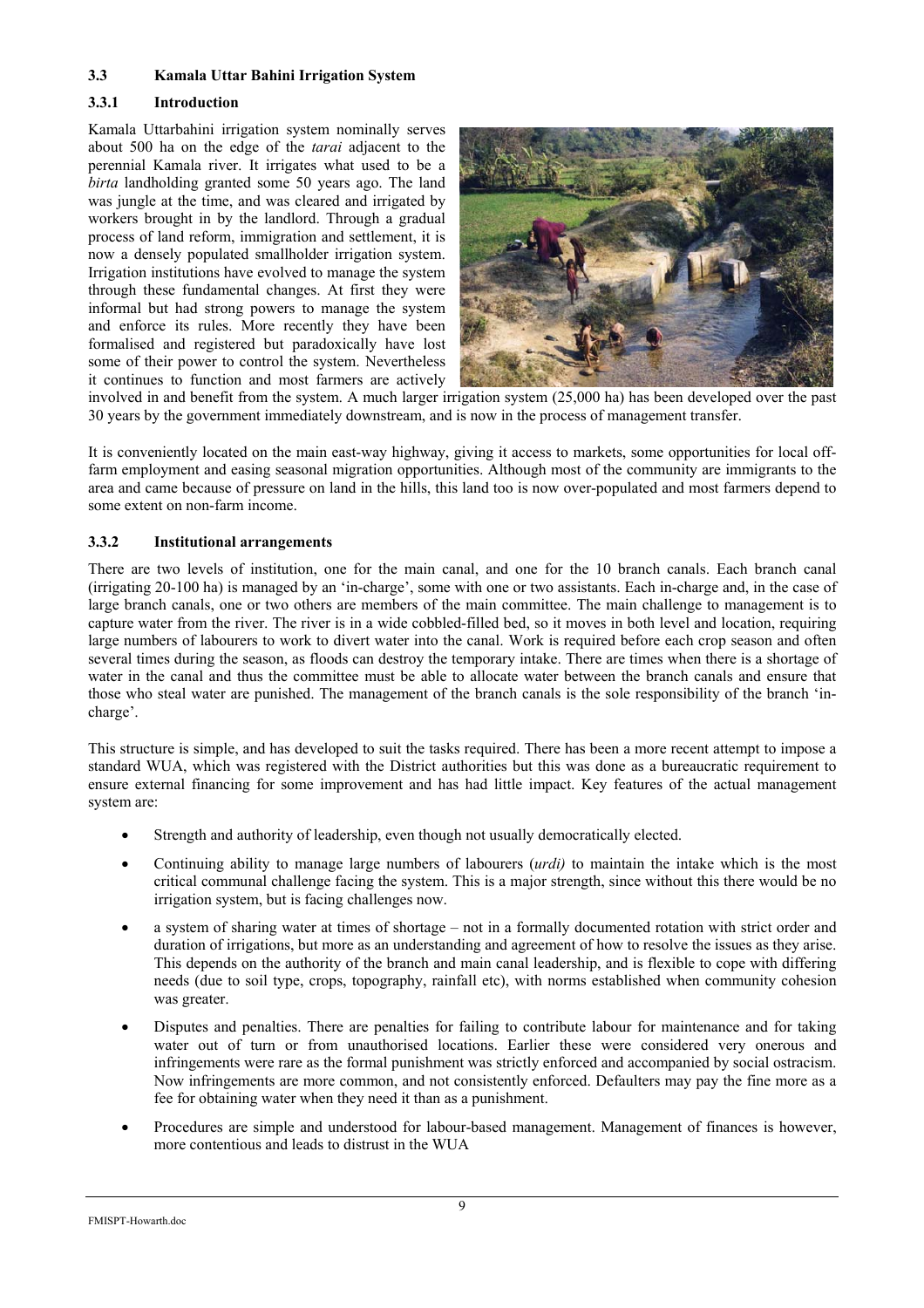It relies more on strong cognitive social capital, than on formal institutions. This approach does face many challenges – due to migration, changing social norms (such as the *dalit* movement), etc. Although the institution has so far been sufficiently robust to withstand these, they were aware of growing weaknesses and were enthusiastic in taking part in our study. We examined the nature of these challenges and helped the users and WUA to tackle them during the second stage of the study (section 4).

# **3.3.3 Water Management**

There is no permanent intake and several different arrangements have been made at various times. There was an attempt to make a single reliable intake during rehabilitation under the Irrigation Sector Project (ISP) in the early 1990s but this was not successful. Thus the situation is very fluid and the monsoon may cause major changes to fundamental features of the river, necessitating changes to the location and layout of the intake. A key task of the management institution is to plan and implement the necessary changes each year. If this is not done well, the system could totally fail to supply water. The WUA thus has significant responsibilities, which require skill and imagination to solve. They may involve technically more sophisticated tasks than those required of WUAs after management transfer (such as at SMIP). Conversely it is a small scheme and thus a simple structure of WUA is sufficient.

Operation and maintenance of the main canal is the responsibility of the main committee. At times of shortage the branches are divided into two groups and irrigated alternately. It is not possible to allocate water very accurately: some permanent structures were built recently to help with this but they do not divide water proportionately (nor measure it) as there is insufficient head available. The allocation is not equitable – crop water requirements vary, and different crops are grown to suit availability of water in different parts of the system. This can be contentious, as farmers monitor the situation closely at times of shortage and no accurate system is possible. Use of the new structures gives the WUA some help in sharing water but more depends on the credibility of the WUA to enforce the rotation durations and prevent disputes. This indicates that there is a higher level of cognitive social capital than at SMIP. If water is severely short the main committee organise farmers from the whole command area to work at the intake to augment the supply at the system. Farmers who are facing water shortage may request the WUA to arrange this.

Water sharing between farmers along branch canal is even more subjective. Variations in topography make water sharing difficult to manage objectively; some land is difficult to command without checking the canal or using pumps, and water requirements vary as the soil types change significantly towards the tail. There are nominally agreed rotation schedules, but it is difficult to find instances of these being followed rigidly in practice. Instead, the branch 'in-charge' makes an informed judgement of the best allocation at the time and may adjust the rotation accordingly. Given the state of the infrastructure and the variability of water requirements this may be the simplest approach. However, his judgement may take account of an informal system of priority of rights for different users – recent immigrants to the area, at the tail of the system may have secondary rights to water as they have not contributed so long towards development and maintenance of the system. As these are at the tail-end, are ethnically distinct and generally poorer, this approach appears rather inequitable.

# **3.4 Bijaypur Irrigation Project**

# **3.4.1 Introduction**

Bijaypur Irrigation Project (BIP) is a small project serving around 1,000 ha in the hills and lies alongside the Pokhara - Kathmandu Highway on the left bank of Bijaypur River on the outskirts of the Pokhara valley. It was initiated around 200 years ago, but has been upgraded and extended several times – most recently in 1983 although there has been continuing small-scale Government investment on maintenance and minor improvements since then. It is fully agency-managed but a WUA was recently set up with a view to management transfer. The water source is the small but perennial Bijaypur *khola*, which can be augmented via a link canal from the Seti River.



The main canal passes through an army barracks, which

uses some of the water in the canal for internal consumption and vegetable production. The command area lies with the boundaries of the rapidly urbanising Lekhnath municipality which means that many residents are not formal users of the system although they may make occasional use for washing or bathing, and they may pollute the canals. Urban waste blocks canals and causes other problems at the tail of the system.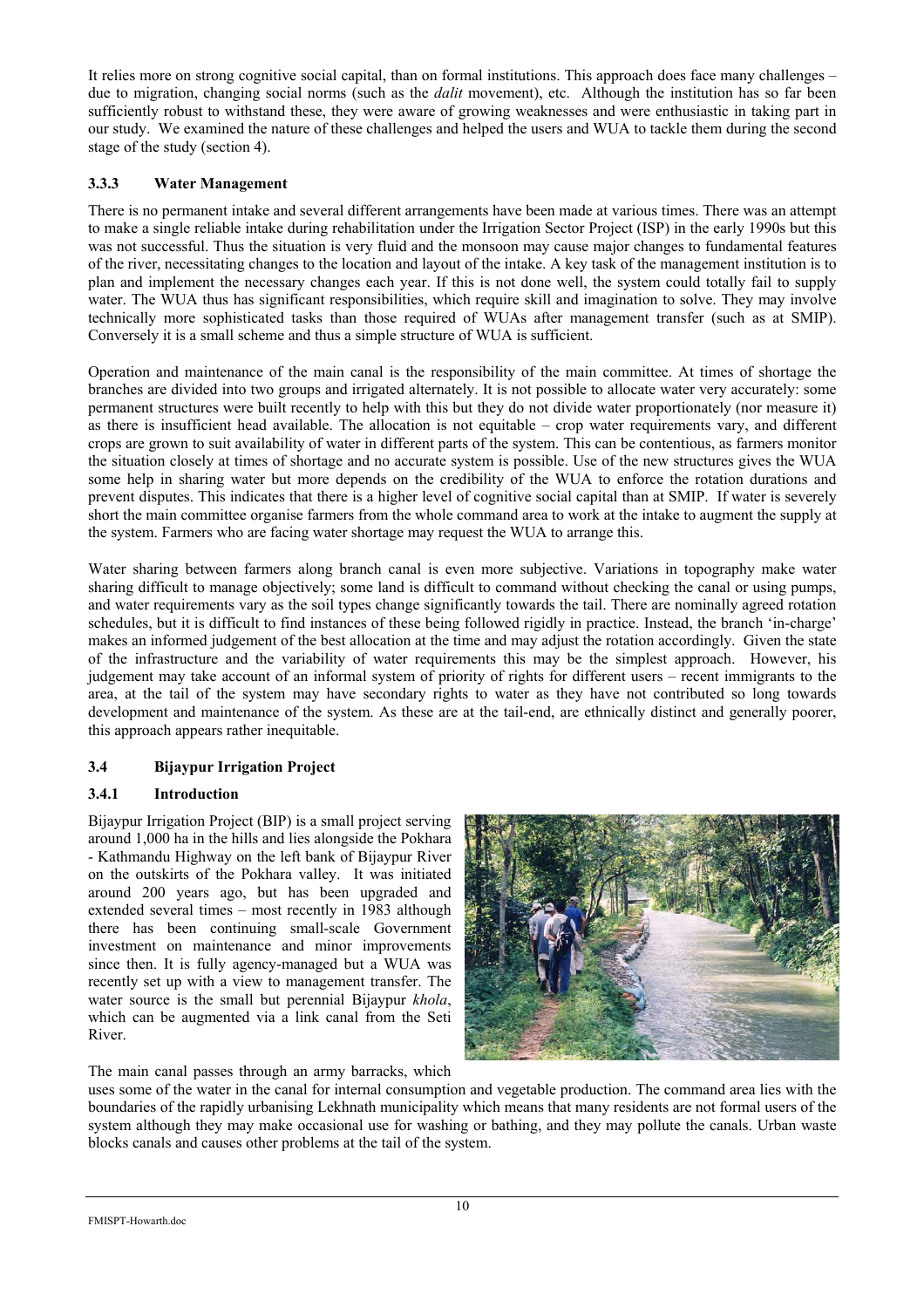## **3.4.2 Institutional arrangements**

A WUA was formed in 1995 but quickly lapsed; it was reformed in 2001 and registered in District Water Resources Committee with a standard constitution to suit a hierarchical organisation. There is a general assembly (GA) with one representative for each 200 ha of irrigated land. The main committee has responsibilities for the main canal, 4 branch committees look after the four branch canals; *toli* committees are the lowest level and cover the sub-branch canals (typically 10 ha). As the WUA is new, it nominally complies with the provisions of the irrigation policy for women's participation. There is provision for one male and one female member per household and two women have been elected on to the main committee.

Since the project has not been handed over to the users, the WUA does not have formal responsibilities for maintenance. It has however, been active in assisting DOI in planning maintenance, and it has also mobilised local labourers to provide unpaid assistance for emergency repairs (a perennial requirement for the main canal which passes along an unstable hill slope. The WUA also undertakes maintenance as a contractor to DOI, acts as a line of communication between DOI and the farmers, and assists in managing water distribution and resolving conflicts related to this.

DOI retain responsibility for management of the project and employ eight *dhalpa* who manage the canals and structures. These *dhalpa* are formally responsible to the district irrigation office in Pokhara but co-ordinate directly with the WUA or individual farmers on a daily basis. The budget expenditure by DOI is less than Rs 100 per ha on average over the last seven years, and this is mostly spent on paying the salary of operational staff.

## **3.4.3 Water distribution**

With the combined sources of water in the Bijaypur and Seti rivers, there is an adequate total resource, but the main canal passes through an unstable section of the hills and cannot deliver the design discharge. There are also problems with the quality of Seti water, so that is only used at times of greatest shortage.

There are four branch canals off-taking from the main canal. The distribution of water between branch canals is carried out by *dhalpas.* The basis for water distribution is area to be irrigated, availability of alternative sources and demand of the farmers. This flow is controlled by gated head and cross regulators at each bifurcation. Almost the entire length of the branch canals is lined with stone masonry and is aligned on a ridge irrigating from both banks. Each branch canal feeds several sub-branch canals and direct outlets.

Sub-branches are earthen canals and face significant water loss. They are managed, in practice, by informal groups of farmers. As there are no dividing structures within the sub-branch canals, water management is *ad hoc* and is not arranged in the same way in all sub-branches. There are also some gated or un-gated piped offtakes - locally known as *pyans*. There are also many obstructions (known as *thel*) in the canal to raise the water level to command flows into the *pyans*. These *pyans* and *thel* are an important but unofficial feature of water management of BIP, which cause many problems to downstream farmers.

The operation of headworks, sand traps and branch canal gates is done by the *dhalpa*s, but farmers operate structures within the branch canals. Farmers may have some informal discussions with respect to the date of planting and planning distribution water for irrigation, but formal rotational practices are lacking and there are often conflicts during paddy transplantation especially at middle and tail parts of the canals. An interesting feature of this project is the system of *panibause* who form a well-armed labour force dedicated for providing water for their employers. They are employed individually by small groups of farmers, but generally only the richer farmers can afford them. This system thus reinforces the prevailing *might is right* principle of water management.

Maintenance of both the headworks and the main canal is quite demanding. The headworks were partly washed out a few years ago and the main canal often breaches – both requiring occasional emergency maintenance. But due to delays in budget release such emergency works cannot be done entirely by the government budget, and the farmers have become active in initiating such emergency maintenance works. Routine maintenance is carried out during canal closures each *aunsi* and *purne* (new and full moon), which are days when ploughing is traditionally not permitted. Such routine maintenance is mainly concentrated at low levels in the system - cleaning silt traps and small channels - by voluntary labour (known as *jhara)*. The mobilisation of *jhara* is based on the household, irrespective of the area of land cultivated.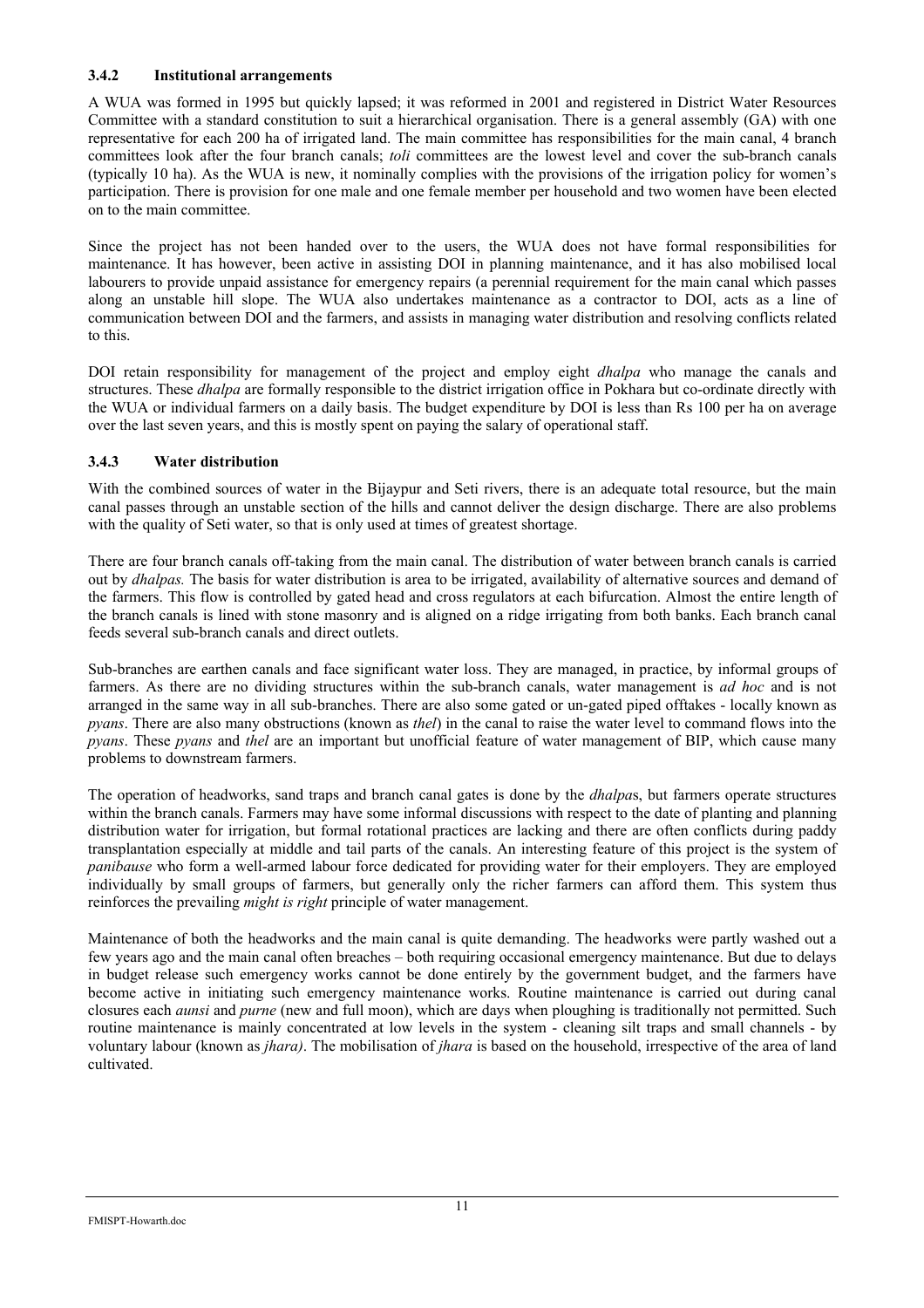# **4 Approach to Institutional Development**

# **4.1 Introduction**

It is clear from the description above that irrigation is not being managed well. However, this simple description does not reveal the subtlety of different attitudes towards irrigation, nor the power relations which control it. In the second stage of the study, we sought to understand this complexity, with a view to strengthening management.

In this second stage, we tested an alternative approach to making irrigation institutions more sustainable, with a better distribution of benefits. A central element in this undertaking was the active involvement of water users in the development of these approaches. This was promoted in two parts.

The first part of the intervention was a diagnostic learning and action planning stage, in order to understand the various interests as highlighted above. Key features of this stage are to:

- Engage with all categories of water users, including all parts of the system, male and female, direct and indirect users, landowners and landless;
- Provide opportunities for expressing divergent views in informal settings;
- Understand the problems of the system from the perspective of these users, and in the context of their livelihoods, which involve many other issues as well as irrigated agriculture; and
- Develop an action plan, which aims to resolve these issues.

The second part was to run a series of "water users' schools", which provided a wide range of water users with the opportunity to discuss these problems and develop potential solutions. In the course of these schools they also developed links with outside agencies and stakeholders who should be able to help in supporting the users in many ways. These schools were run for one morning per week throughout the cropping season so that the participants were able to work through the problems as they occurred and develop their own solutions. The participants included both executive members of the existing water users' organisation and ordinary users, so that the solutions could be introduced into the WUA.

# **4.2 Diagnostic Learning and Action Planning (DL/AP)**

# **4.2.1 Methods**

Large scale irrigation poses great challenges for participatory studies. There are large numbers of stakeholders and many are not locally resident or only occasionally live in the area. Not all have a long-term interest in irrigation – sharecroppers may change each year. Many people use canal water for other purposes (such as watering livestock) or are affected by the use of canals (for example, for access or grazing along canal banks, or due to the influence of canals on groundwater levels and quality).

We used a number of techniques, aimed at engaging as wide a range of primary stakeholders as possible and gathering sufficient knowledge to plan the WUS, on the understanding that gaps in knowledge would be filled during the WUS or even later as both sides gained confidence in each other. After an initial reconnaissance and discussion with the WUA to understand the irrigation layout and settlement pattern, the total system area was divided into hydrological units of about  $30 - 50$  ha together with the villages where the farmers of this land lived, as this was felt to be the largest number of people who could reasonably be covered at a time. In some villages up to 50% of the population was found to be landless, but many of them are involved in irrigated agriculture (they may have close links with particular landlords, but in general they are not restricted to a particular watercourse command area).

We used well established PRA principles and techniques (such as those outlined in the IIED Participatory Methodology Series – Pretty et al, 1995, and the FAO SEAGA Guidelines – Jordans, 1998), with minor adaptation to suit the requirements of large scale irrigation in Nepal. We coined the term DL/AP in this project to avoid stereotyped application of methods used in earlier projects

There were four overlapping stages to the fieldwork:

- Introductory visits,
- Reconnaissance and mapping
- Small group meetings, and
- Feedback and verification meetings.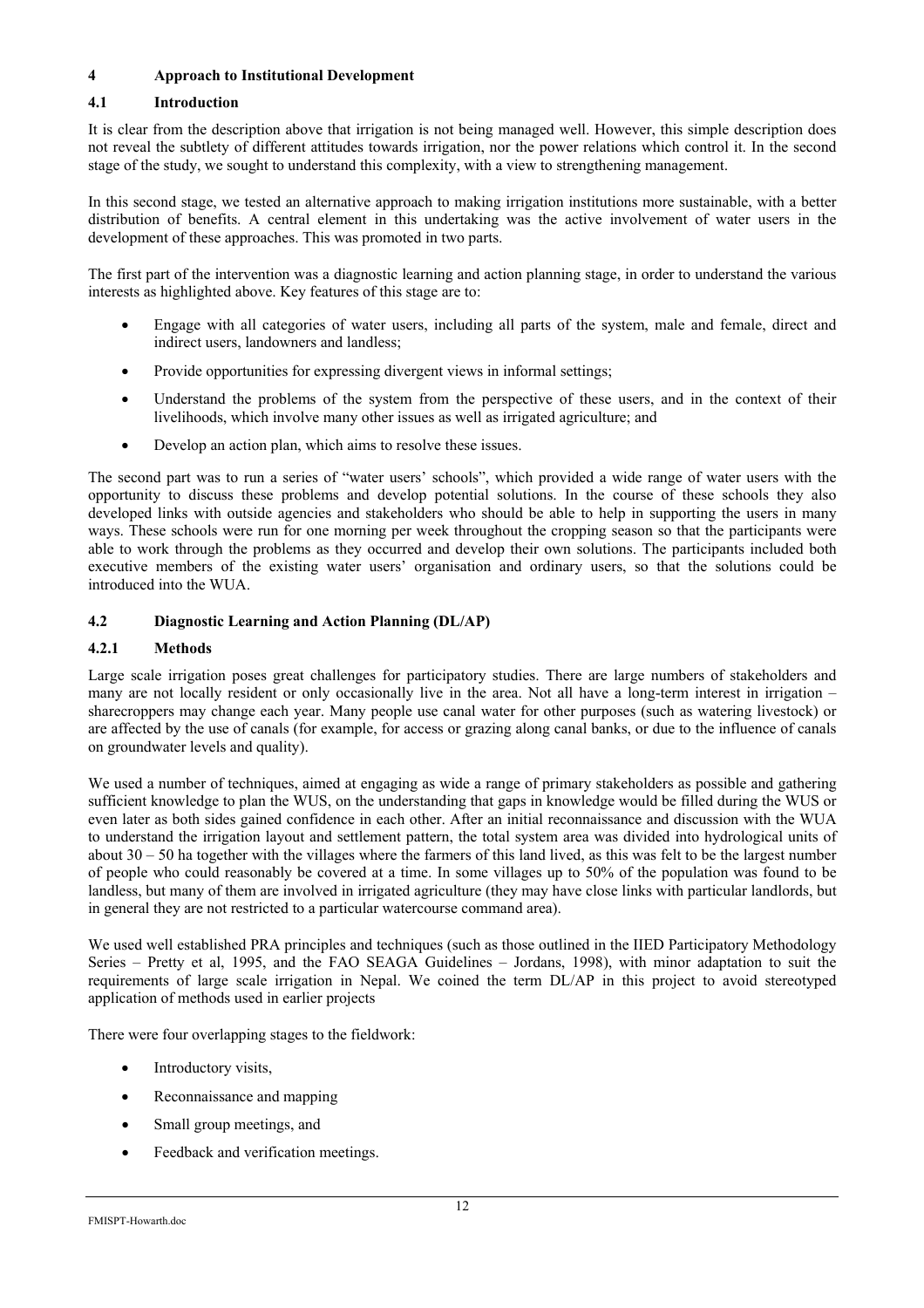We developed our methods slightly as we worked through successive projects. The following description is thus a generalised synthesis of these methods. The various steps are described in greater detail in Gautam, 2003.

The introductory meetings were a very important part of the process. They were essential for building rapport with the community and ensuring that both the existing WUA and some ordinary farmers understood the objectives and approaches of the project and were willing to participate in it. This was done in two parts – an initial visit to the WUA to ensure that they were willing, in principle, to participate. In some cases more than one visit was necessary, as there have been many attempts at institutional development in some of the schemes and we often had to overcome a sense of resigned cynicism before we could get down to details. Following a successful outcome to this visit, we collected whatever secondary data was available, including maps and reports, so that we could prepare ourselves for the fieldwork. The next visit involved a larger general meeting to which all farmers were invited, during which we explained and discussed the programme with a larger group of stakeholders. This meeting concluded by preparing a plan for the fieldwork, including identifying the locations and participants for the initial meetings and activities

The general meeting led directly on to the reconnaissance and mapping stage, during which we aimed to get a general overview of the system by brief walks along some canals and preparation of maps. We asked a group of farmers to prepare a map showing the canal system and village, either as a sketch map on paper or on the ground using stones, chalk or marks in the soil. We asked them to do this without reference to topographical or cadastral maps, as the main purpose of this map was to understand irrigation in its social context, and to lead on to discussion of the system and its problems. An important requirement was to understand who is involved in the system including, for example:

- People who live and farm locally
- Short term tenants (either in the village or nearby)
- Local farmers who normally reside in adjacent towns
- Absentee landlords
- **Landless**

We followed this mapping with preparation of household lists and collecting some basic information on household composition, education and land. This was a lengthy and quite difficult exercise, and sometimes rather contentious. In some cases we did not attempt to collect details of landholdings to avoid these problems, but just recorded whether or not people had land. Once we had a stakeholder list we could do a well-being ranking exercise so that we could categorise stakeholders for the next stage of fieldwork.



| less than 6 katha<br>Poor:<br><i>Very poor</i> : Landless<br><b>Uneducated</b><br>Sharecropper<br>House on <i>ailani</i> land<br>Agricultural labourer<br>No livestock<br>own hand pump |  |         | <i>Well-being categories</i><br>(as defined by tail-end stakeholders on KUIS branch 5) |                                                   |
|-----------------------------------------------------------------------------------------------------------------------------------------------------------------------------------------|--|---------|----------------------------------------------------------------------------------------|---------------------------------------------------|
|                                                                                                                                                                                         |  |         |                                                                                        | small house on own land<br>food secure 4-5 months |
| land up to 1 bigha <i>Well-off:</i> Own farm<br>Sharecropper<br>Laborious in farming<br>Laborious<br>Food secure 12 mths<br>Food secure 6-9 mths<br>less land than highly<br>well-off   |  | Medium: |                                                                                        |                                                   |
| Large landholding<br>Very well off:<br>Son has a shop<br>Government job holder<br>Educated<br>Food secure for whole year                                                                |  |         |                                                                                        |                                                   |

We then worked with relatively large informal groups to prepare general information such as seasonal calendars, a mobility map, Venn diagrams to understand institutional relationships, and transect walks. Our team worked together on the mapping, but then divided up into three groups (social, engineering and agricultural) for the remaining activities.

For other activities, small groups were set up to look at specific issues from the point of view of different social or interest groups. These groups were stratified in various ways according to the objectives, but generally by well-being and gender. Techniques such as water use matrix, gendered task analysis, time trend analysis, a timeline for the system and focus group discussions were used in these groups.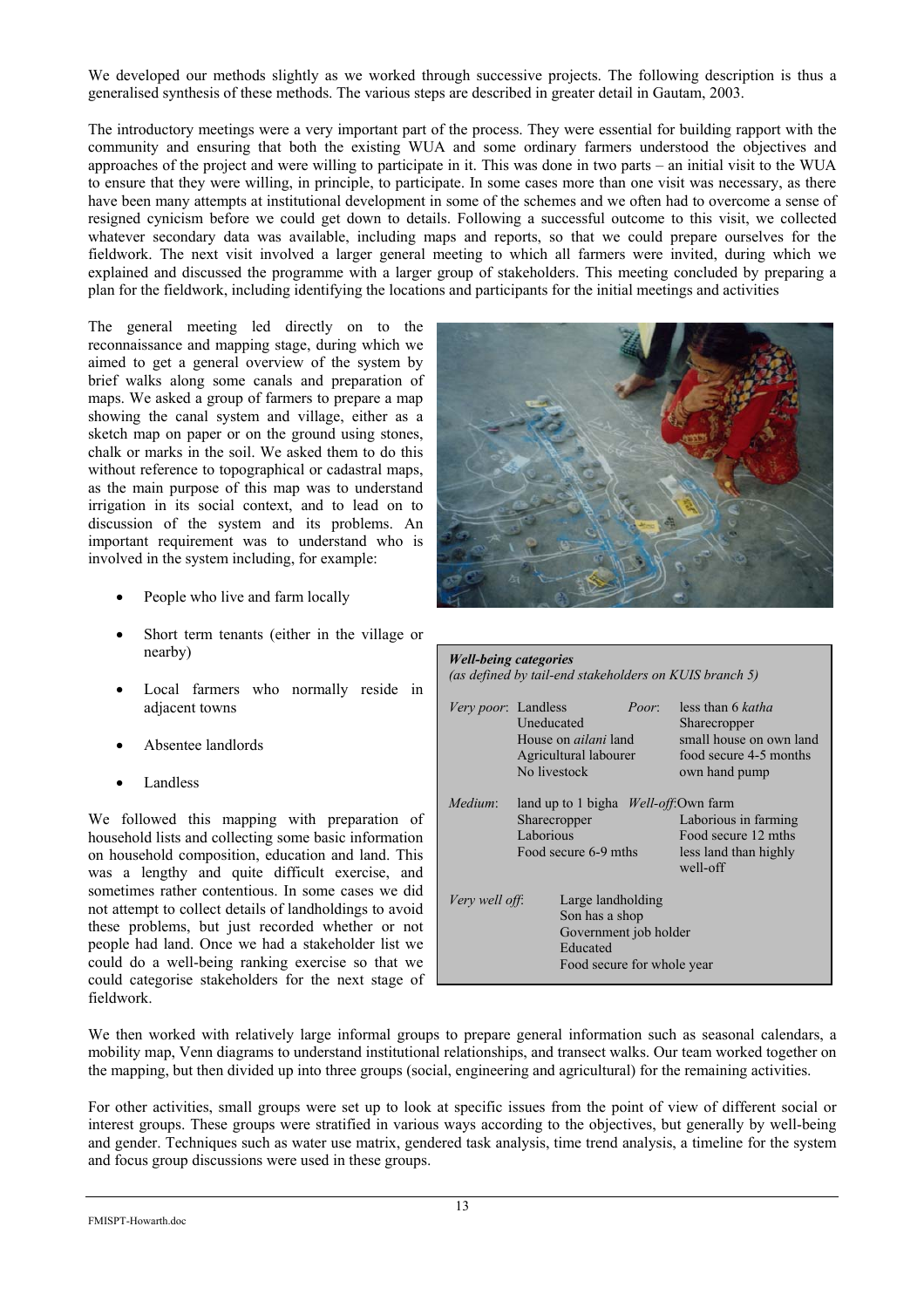We used local social mobilisers and field assistants to help in the fieldwork and to encourage local people to participate in these exercises. Social mobilisers were given an allowance roughly equivalent to the local agricultural labour rate, but we did not given any compensation to farmers or other participants – apart from occasional cups of tea or light snacks. We tried to keep the meetings as short and interesting as possible, using pictorial techniques wherever possible. All observations were recorded on large sheets of paper, which were later given back to the community. Some secondary information (such as meeting minutes) was also collected during this field work, or from the WUA.



The findings from this study were presented back to the group as a whole, in an 'open day' during which our materials were presented and people invited to make their observations or corrections<sup>5</sup>.

We then repeated the exercise in the next canal, until we completed a larger hydrological unit (typically 120-150 ha) which was the level we proposed to intervene at in the water users' school programme. In the case of SMIP the field work was done by watercourse (25-30ha), of which 3-4 formed one tertiary canal.

We then called a meeting at the larger canal level, during which we did a simplified PCPS<sup>6</sup> exercise in order to prepare an action plan which would form the basis of the issues to be discussed in the water users' schools. We grouped areas together because although different parts of the same project may have slightly different requirements there is a lot of overlap, and they would be covered by a single WUS. This ensured that the stakeholders could have a real input into planning without the process becoming too drawn out and repetitive.

We concluded this phase by writing up our findings as a concise report. The sustainable livelihoods framework is a valuable for pulling this information together in a coherent and useful way - this is described further in section 5.3.1. We gave a copy of the report to the WUA for their own records, but it should be noted that this phase of the study was not aimed at gaining knowledge for its own sake. It was primarily a way of engaging the users and planning the WUS. We perceived DL/AP as part of the capacity building and empowerment process so that farmers felt part of the process rather than be regarded as providers of data.



# **4.2.2 Practical Problems and Solutions**

Although the techniques are not in themselves new there are many difficulties in applying them in the field particularly in the context of large scale irrigation:

- It is not possible to involve all people during the familiarisation meetings, so the DL/AP team have to explain the project frequently;
- The study needs to be timed to suit the planning of a water users school which will run during a cropping season, but this may be a busy time when it is difficult to get active participation by farmers
- Social, administrative, topographical and hydrological boundaries rarely match, so social and resource mapping and preparation of stakeholder lists is very difficult.
- Land tenure patterns are often complex and people are reluctant to give reliable data. They may be suspicious of the motives for collecting data (perhaps worrying about Irrigation Service Fee (ISF) payments) and they may be concerned about the legal implications of tenancy arrangements.

 $\overline{a}$ 

<sup>5</sup> In some cases this meeting was combined with the tertiary level meeting (see below)

<sup>6</sup> Problem census-problem solving technique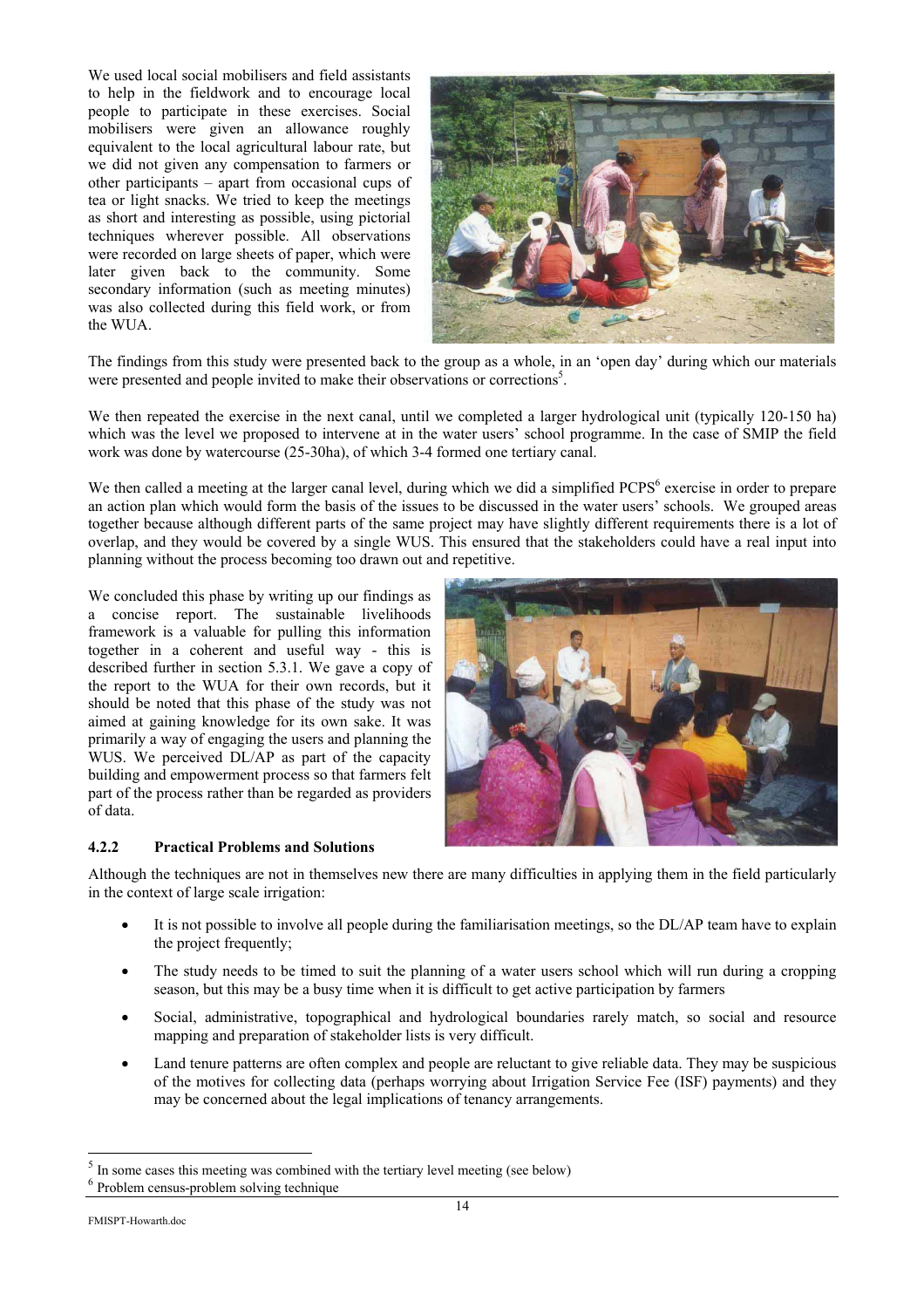- Farmers are often more concerned with attracting investment for infrastructure than with institutional development, particularly in the early stages of the study. This is a particular problem when discussing the problems which they face with the infrastructure.
- Local power relations affect attitudes towards the study, and influential individuals who felt that their interests might be compromised by the study sometimes became over-dominant and tried to divert attention to factors outside the village (often management of the main system by DOI).

These difficulties could easily undermine the whole approach so it was important to take very careful account of them, and adopt a flexible approach whilst remembering the overall objectives of the study:

- There should first be a transect walk with key informants to become familiar with the local context as well as the boundaries of the social and hydrological units – it may be necessary to do further or more detailed transects, and possibly with other stakeholders.
- Sensitive issues such as well-being should not be investigated until after the transect walk and mapping to allow time to build up trust with the community, and to clarify the purpose of the ranking (eg that it is not going to be used for ISF assessments, etc.). Participants gained some ownership of the well-being exercise by identifying their own indicators (rather than using a ready-made format of indicators).
- Land ownership data is sensitive, so it is better to concentrate initially on identifying the stakeholders according to land tenure and well-being status, without being too concerned about actual land areas. It is more important to identify all categories of users, than to collect all details of each individual - further details can be collected later once the team has been able to build better rapport with people, or even later by the WUA itself once they recognise and accept the need for this.
- Other household data is usually less sensitive, but it can become tedious if too many variables are collected in the household profiles – people can lose their enthusiasm if this process becomes too lengthy.
- Sometimes too many people want to join the transect walk. This can hamper progress by making it difficult to talk meaningfully and the main transect walk should be done with a small number of knowledgeable key informants. Sometimes it is useful to look at specific problems with different groups later.
- Breaking the programme up into a series of short exercises with different small groups, with careful facilitation, helped to keep the discussions focused on our wider objectives.

In all, the DL/AP process was liked by farmers as they were entirely involved in the whole process and remained enthusiastic throughout and they did not feel the frustration that they had with past more 'extractive studies', although it still required skill and sensitivity to retain their interest throughout the process.

It was always important to remember that the tools were a means to an end – for involving people and finding out information. It was not the map itself, for example, that was important but the way that preparing the map involved local people, made them feel that their knowledge is respected and important, helped in building our understanding of the system, and enabled us to plan the WUS curriculum.

# **4.3 Water Users' School**

# **4.3.1 Approach**

Water Users' Schools were envisaged as an entry point activity for involving local stakeholders in improving management and governance of the irrigation system. More specifically they were expected to:

- Increase the practical knowledge of users in sustainable irrigation management, by helping them to identify and solve problems themselves
- Help users and WUAs to identify and introduce practical measures to promote good governance in the WUA and their sub groups

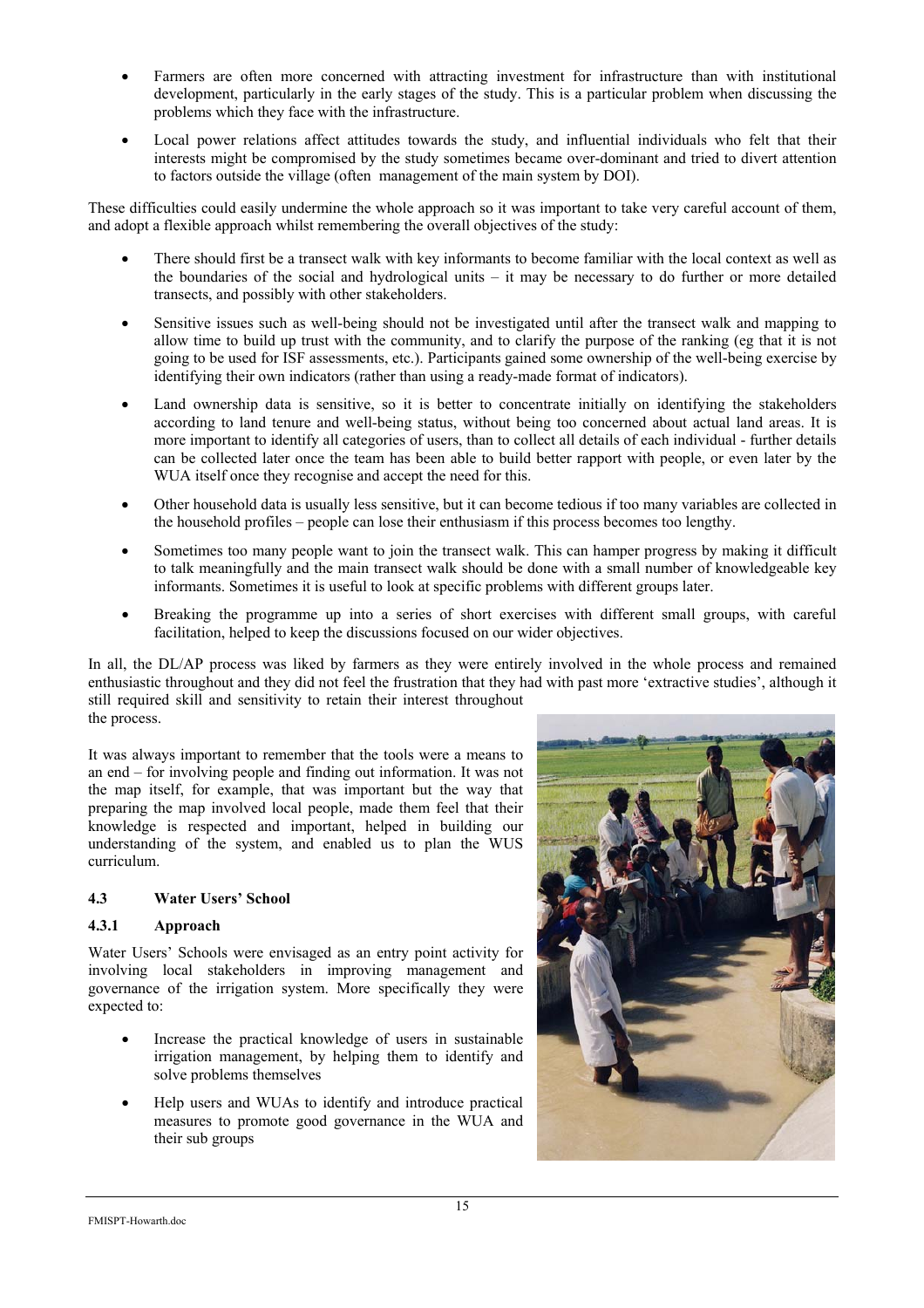- Increase participation of vulnerable stakeholders such as female-headed households and landless farmers in irrigation management
- Encourage links between water users and WUAs and other local institutions and agencies
- Make users more aware of the role of Government, and the relevant policies, legislation, rules and regulations regarding water management.

It should be stressed that they were intended to strengthen the WUAs and not to work as a substitute for them. They

were only run for a short period (one or at most two seasons), to help the WUA to work effectively and in the interests of all stakeholders. This accounts for the intensive nature of the WUS and does not imply that the WUAs will need to continue to work on the same basis once the WUS are complete.

The concept of a water users' school is not a new one, but it was adapted from the farmers' field school approach (FAO, 2001) with some key modifications for this project. The fundamental approach is one of learning by doing. This has previously been used in integrated pest management schools (1995 onwards), and later adapted to irrigation through the on-farm water management (OFWM, in 1997) and integrated crop and water management (ICWM, in 2002)

programmes run through various DOI projects – particularly the Nepal Irrigation Sector Project. These all aimed at developing skills amongst the farmers, through an effective programme of transfer of knowledge, using adult learning techniques.

The WUS in this project differed in some key respects from previous FFS. They

- Were planned on the basis of the DL/AP studies in each project, so that the approach and curriculum was tailored to local needs
- Required purposive selection of participants to ensure representation of all stakeholder groups
- Included group activities (for institutional development, management of canals etc)
- Aimed to enable participants to identify, understand and solve problems, not teach them solutions – the WUS is based on the concept of problem identification and solving, rather than transfer of knowledge
- Specifically aimed to disseminate knowledge and findings to non-participants, using the concept of Minor Schools, which also helped ensure a cyclic learning process.

The "catchment" for each WUS was a sub-unit within the sub-project irrigation system identified during the DL/AP, and the WUS provided

a forum for weekly meetings in the field, to solve problems as they occur. It ensured a basis for free discussion of the issues and enabled the stakeholders to get to know each other better and understand the problems in a non-threatening environment. Field activities were chosen so that the participants would learn about the most important features of their system and would be helped to understand and solve problems about these.

Although the emphasis was on the participants working together to solve problems of managing the whole unit, rather than to learn individual skills, some agricultural sessions and a demonstration plot are included so that they could learn agricultural techniques.

Each school was managed by a locally-based NGO. About 25 participants were selected by the community using criteria agreed during the diagnostic phase to be representative of all groups, and including some committee members of the WUA. We aimed at 30-50% participation by women, with each 'well-being' and ethnic group being represented



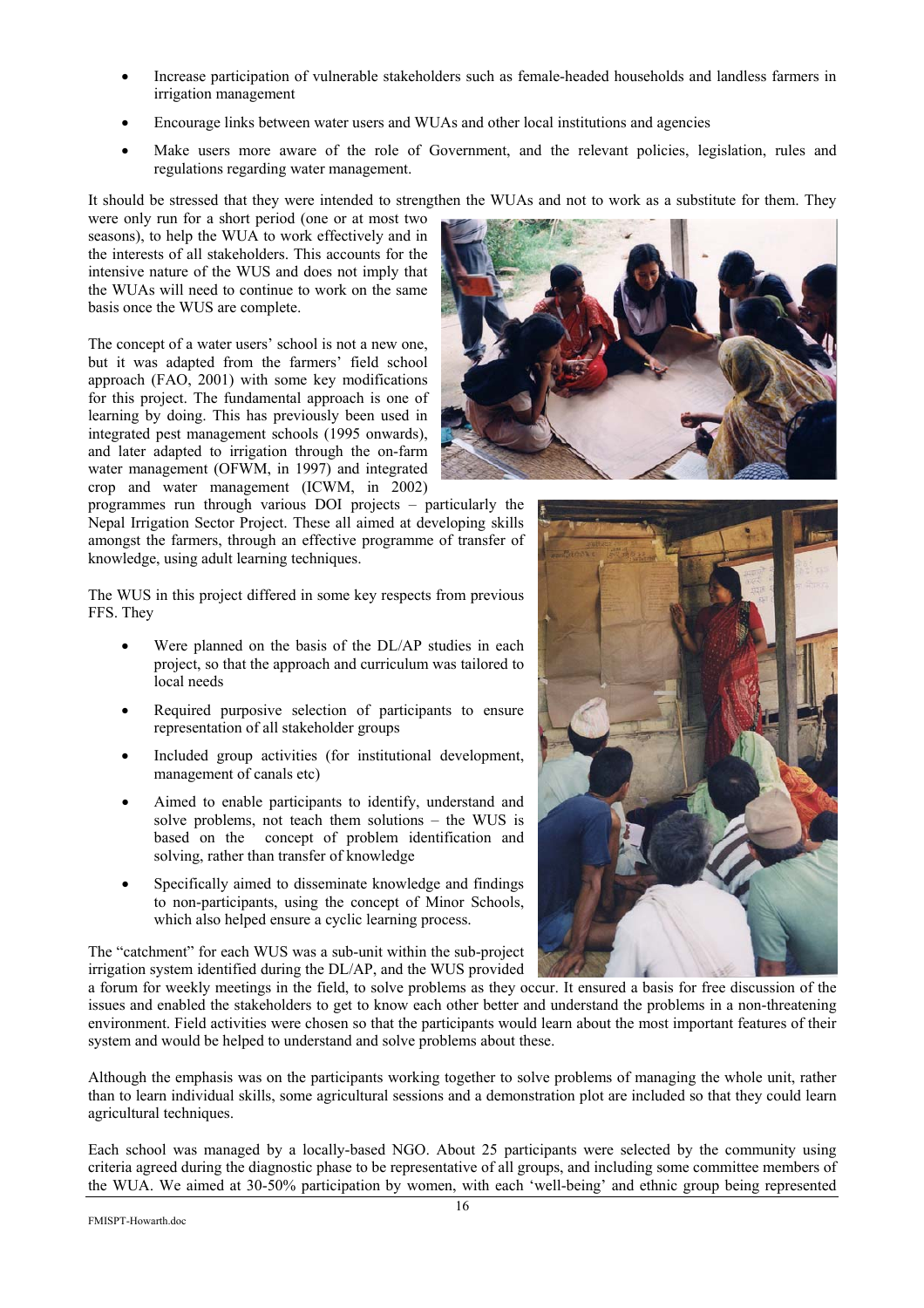proportionately, thus ensuring a significant involvement by landless farmers. The school was held at a central location and there was a small field plot  $(0.\overline{2})$  ha) associated with it.

The main WUS was supported by three or four minor schools – one in each of the communities studied separately at the diagnostic study phase. Members of the main school acted as resource people for the minor school, which were run on the following day. These schools helped to develop the shared understanding of the issues and potential solutions, and also to disseminate the outcomes of the major school.

For each issue, the WUS participants were divided into smaller groups to discuss it from their different perspectives, and then report back their observations and findings to the WUS as a whole. This process was supported by specialist facilitators and technical resource people. Where possible resource people were selected from agencies with whom the WUA needed to develop better linkages, such as irrigation or agricultural extension offices. These resource people were more used to traditional training techniques and therefore had to be made fully aware of and in agreement with the approach. In some cases they were involved in the diagnostic phase as well, but in others they were briefed subsequently.

## **4.3.2 Achievements – self evaluation**

We included a participatory self-evaluation in the curriculum. One of the first sessions involved the participants evaluating their existing system – both the performance of their institution and the standards of water management, using criteria which they first decided amongst themselves. They then repeated the process at the end of the school, enabling them to assess the changes over the season. This was useful for several reasons

- It introduced the concepts of monitoring and evaluation
- It enabled the participants to understand the impact of the school objectively
- It led directly into a discussion of the issues which were identified as useful criteria

Although the process was not objective, and there were biases because people were likely to state that conditions have improved, it did enable people to look at the process in a rational and impartial way. The concept of indicators was a difficult one to introduce, so the list of indicators had to be modified slightly for the post-evaluation. Results for the head WUS at KUIS are given in the box below.

| <b>Indicators</b>                                                                     | <b>This</b><br>Year | Last<br>year |
|---------------------------------------------------------------------------------------|---------------------|--------------|
|                                                                                       |                     |              |
| Ability to divert more water in the canal from the river.                             | $\overline{2}$      | 1.75         |
| Ability to protect the canal from uphill stream's damage by diverting water in proper |                     |              |
| drainage                                                                              | 1.25                |              |
| Equitable water distribution                                                          | 4.25                | 2.75         |
| Ability to make users participation in $O\&M / urdi$                                  | 2.25                | 1.75         |
| Clarity and acceptance of rules and regulation                                        | 3.5                 | 2.25         |
| Ability to implement the decision                                                     | 3.25                |              |
| Opportunity to take part in WUA activities openly                                     | 4                   | 2.25         |
| Record keeping ability                                                                | 3.75                | 1.75         |
| Communication ability                                                                 | 4.5                 | 3.25         |
| Ability to enforcement of the rules and regulation.                                   | 2.75                |              |
| Co-ordination and linkage ability                                                     | 2.25                |              |

In some areas the improvement was small, but much greater changes were observed in other areas. It was an exceptionally difficult year in terms of the physical conditions in the river for diverting water, and thus only a very small improvement (15% change in score) was observed in this. However, they made good progress (50% increase) in sharing out this limited resource in a more equitable way. The ability to manage large numbers of labourers (*urdi*) for maintenance of the intake is a long-established feature of this WUA so again there was a small change (30%) in this, but they made greater improvement in procedural aspects of resource mobilisation – for example developing and enforcing rules (50%) in an inclusive way. There are an increasing number of women-headed households in this area, as a result of seasonal male migration. Before the WUS women were excluded from both decision-making and participation in O&M which meant that they were subject to penalties and fines. As a result of the school, the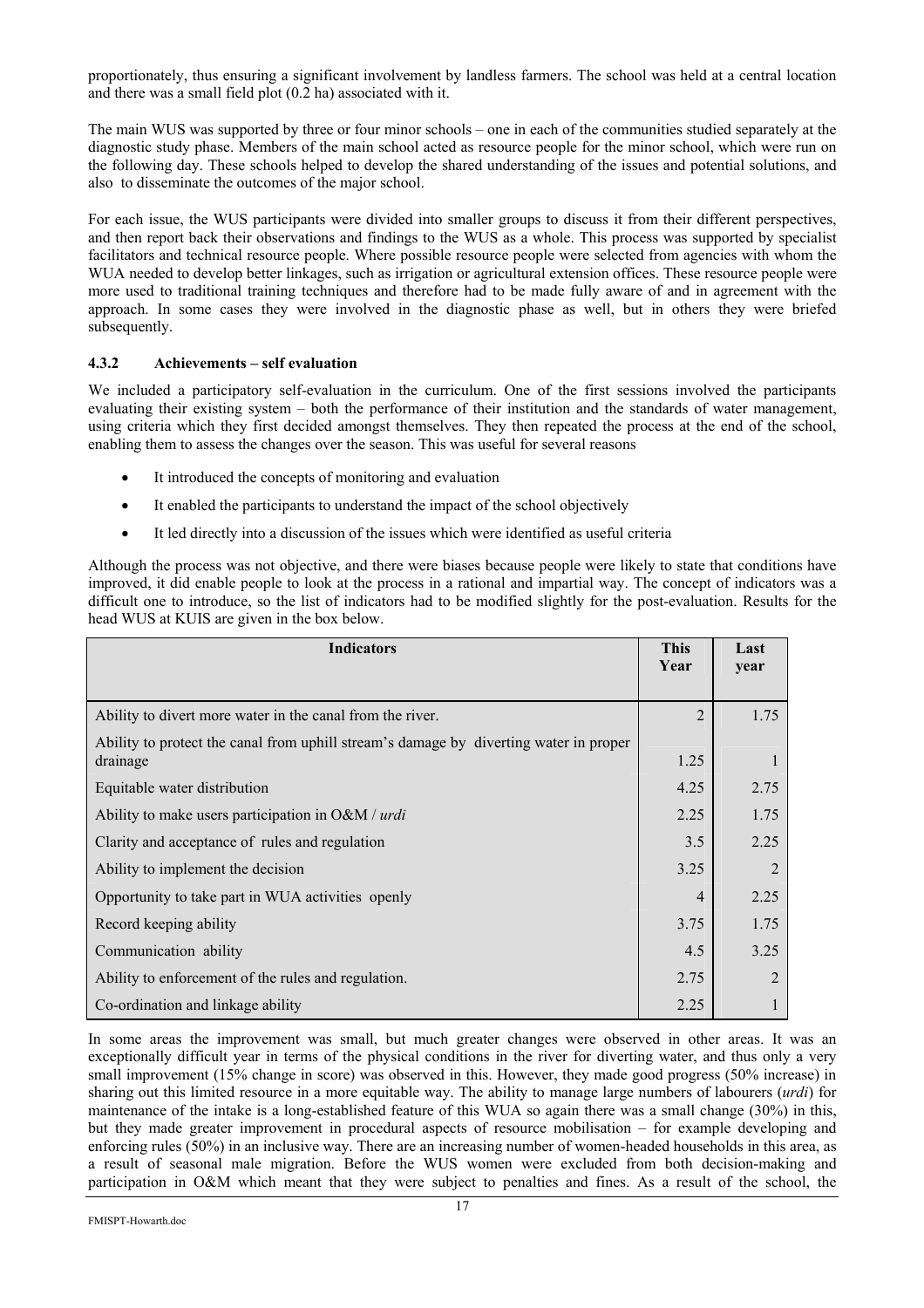committee of the WUA was informally enlarged, pending elections, with five women, and women were included in the General Assembly and permitted to take part in routine O&M activities

We also undertook a 'community impact assessment study' to assess the impact of the school more widely than on the direct participants. This concluded that the WUS had:

- improved irrigation management at BIP and SMIP, particularly by improving standards of maintenance, and helped the WUA at KUIS to cope better with unusually adverse river conditions, by developing better procedures and involving women in a more substantive way;
- a positive impact in the way the various committees worked, and in the quality of the rules and regulations

There was a major impact in terms of the awareness of the participants in a broad range of issues related to irrigation management, but of course we are mainly interested in moving beyond awareness to actions. We did observe some significant improvements:

- **BIP**: sub-committees were formed to manage sections of the branch canal; procedures and record keeping were improved; ability to mobilise farmers for collective work was increased; and leadership became better motivated to manage the system.
- **SMIP**: responded to pressure from members to organise some meetings at WUG and WUC level, but most people felt that new elections are essential to give the WUA credibility; as this could not be arranged because of the political situation, they relied on more informal arrangements for improving management.
- **KUIS**: branch committees gained status and became more active and responsive to farmer needs; the main committee improved its procedures and was able to mobilise exceptional resources for maintenance; and women were included in decision-making as well as being permitted to participate in field activities (previously they were obliged to pay penalties).

## **4.3.3 Comments on the Approach**

The WUS proved to be very popular, and appeared to have a very beneficial impact. There are, however, several areas where further comment is appropriate

#### **(i) Participant selection**

It is important that participants are chosen carefully, to ensure that all sections of the community are represented. We developed a series of criteria for selecting participants, but special care is needed to ensure that some groups are not omitted – for example women from certain ethnic groups. Landless men were also generally too busy to attend on a regular basis, but we were able to get participation for specific sessions – so the curriculum design needs to take this into account. The status of participants within their household is also important, and some household heads sent children to participate but were not willing to act on their learning. The mix of 'ordinary farmers' and WUA members is important, in order to ensure that views are both understood and acted on. It is, however, not possible to come up with rigid selection criteria: it is more important to get 'buy-in' to the concept of the school and to be flexible during the first few sessions when some people will drop out and others will join. The criteria we adopted are given below.

| <b>CRITERIA</b>                                    | <b>REQUIREMENT</b>                                                                                                                                                                       |
|----------------------------------------------------|------------------------------------------------------------------------------------------------------------------------------------------------------------------------------------------|
| <b>Total Number</b>                                | 25 to 30 participants                                                                                                                                                                    |
| <b>General Personal</b><br><b>Characteristics</b>  | Interested, self-motivated, respected, committed to participate in the school for the full duration of the<br>WUS, active in farming/agriculture, willing to disseminate what they learn |
| <b>WUO Office Bearer</b>                           | between $6 - 9$ out of the total number of participants; they should make up <u>no more than</u> $1/3$ of the total<br>number of participants                                            |
| <b>Position on</b><br><b>Branch/Tertiary canal</b> | number of participants from each cluster should be proportional to the number of households in each<br>cluster (as defined in DL/AP, eg watercourse)                                     |
| Age                                                | aged between $22 - 60$ years                                                                                                                                                             |
| <b>Ethnic Group</b>                                | number of participants from each ethnic group should be proportional to the ethnic distribution of<br>households in each grouping by cluster                                             |
| Women                                              | minimum 10 women participants in each WUS; number proportionate by cluster and well-being category                                                                                       |
| <b>Well-being Category</b>                         | Representation proportionate to number in each well-being category.                                                                                                                      |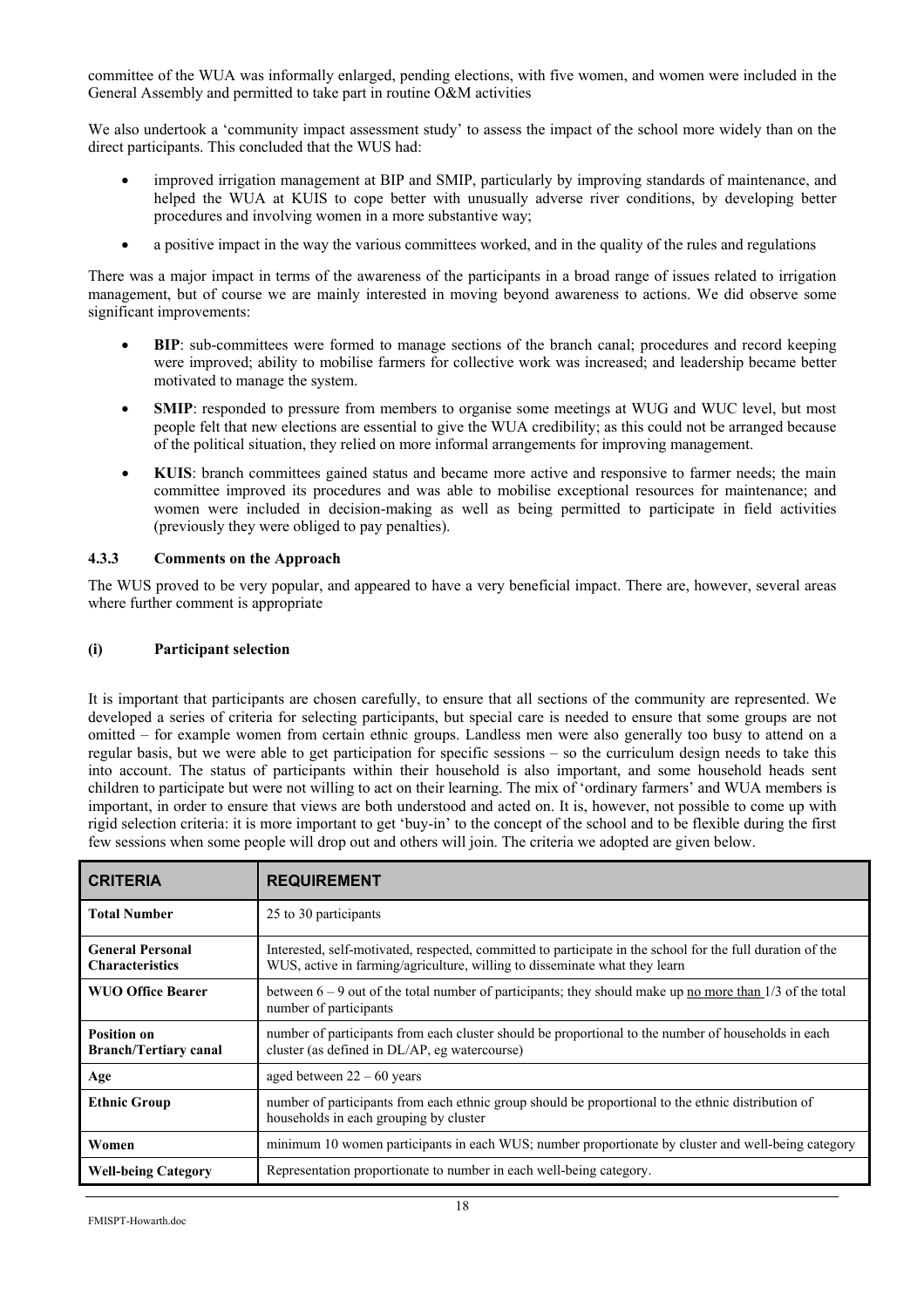It is important also to remember the purpose of wanting wide participation – ultimately we want the WUA to be inclusive (reflecting the interests of all stakeholders) and we believe that it will not be sustainable if it is not. This will not be achieved if we have to coerce people to participate against their will. We need to encourage all categories, by making the WUS serve their interests, so that they see the benefit of participating.

## **(ii) Timing of WUS sessions**

The timing of the WUS and duration of each session is difficult to optimise. We wanted to run the schools throughout the main cropping season, which meant that we asked people to devote significant time to the WUS during the peak agricultural time. Some people requested that we should run the school during the winter when there is some agricultural activity but it is less intensive. However, this is a time of year when many people (including some of those we most wanted to help) go elsewhere in search of work. As a compromise, we adjusted the timing of some sessions – those during paddy transplanting at some schools were kept shorter.

# **(iii) Curriculum**

There is scope for refining and improving the curriculum. This was based on the findings of the DL/AP, but this still needed to be translated into a curriculum. In some aspects, we anticipated the methods required by the solution and ran sessions, for example, on improved record-keeping and on communications. We then found that these sometimes duplicated aspects of sessions on maintenance which concluded that there needed to be better communication and recordkeeping for organising maintenance labourers. A more rigorous 'end product' based curriculum (ie recognizing that, for example, rules and procedures are a means to an end and should be discussed in the context of the required output) would have avoided this problem. This is illustrated in the figure (for SMIP).



# **(iv) Understanding of the approach and facilitation skills**

The approach relies on well-motivated facilitators, with a good understanding of the approach and objectives as well as strong facilitation skills. This is quite a demanding requirement and means that everyone involved in the process needs some degree of re-orientation. This may take considerable time. We allowed for this by developing the study programme itself in a participatory way, initially with the central study implementation team, and then with the locallybased NGOs.

We were fortunate in that there are many experienced IPM trainers in many parts of Nepal who are able to run FFS effectively. However our objectives and approaches were subtly but significantly different and it took some time to reorientate them to the requirements of a WUS. Nevertheless the network of professional IPM trainers and more junior 'farmer trainers' who have 3 months training is an invaluable resource. Where such skills were not so readily available, we used local NGO personal who had developed comparable ability in facilitation through other work.

Despite the large number of training manuals, there are still some gaps in the availability of suitable training materials. Materials from other sectors (particularly agriculture and forestry) should be drawn on to adapt the more conventional irrigation training guidelines to suit this new approach.

# **(v) Minor schools**

Minor schools are an essential part of the programme, but tended to be misunderstood. The choice of nomenclature 'minor' proved to be unfortunate, and a suitable word should be adopted so that participants do not regard them as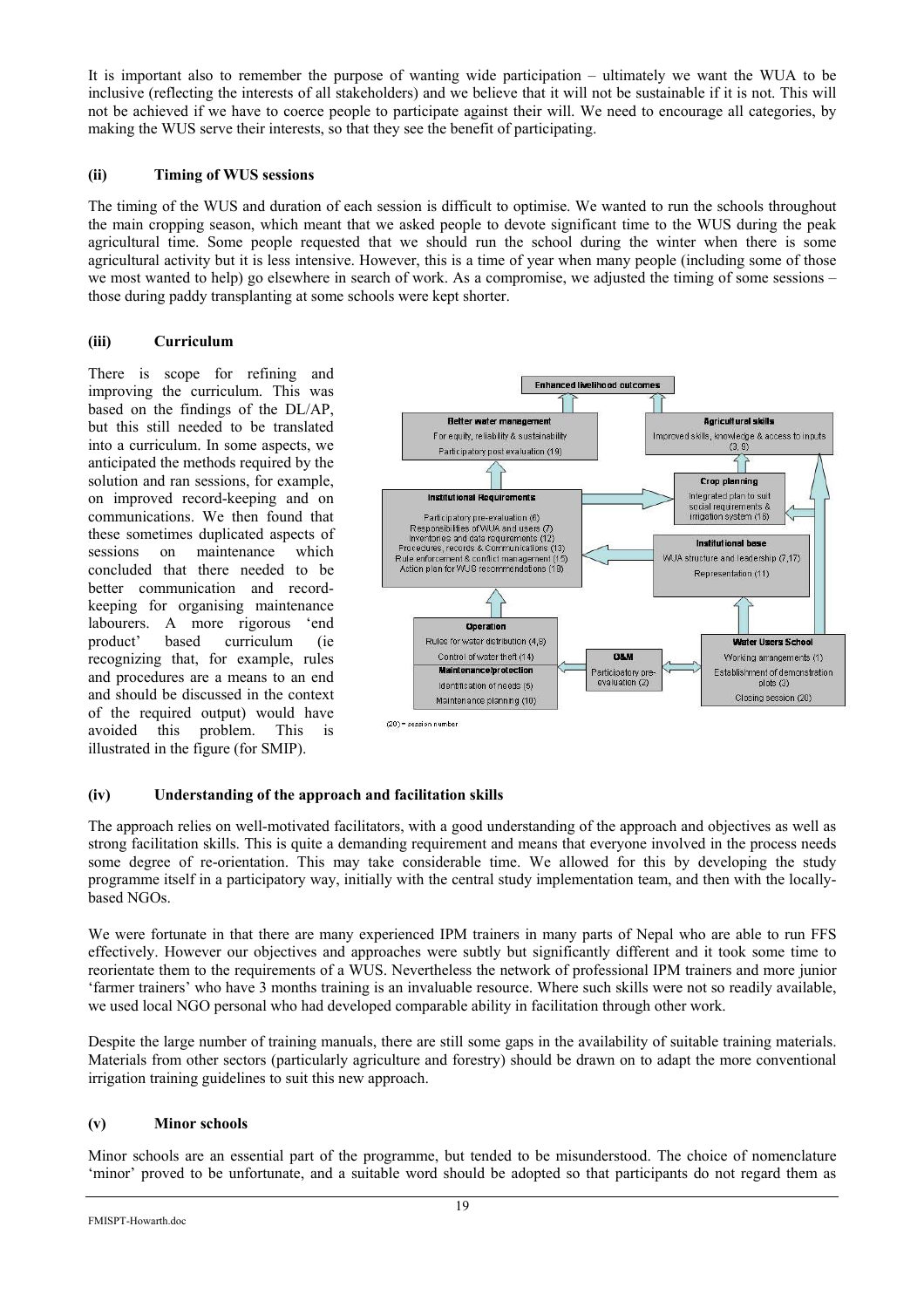inferior in any way. The 'major schools' are longer and more comprehensive, but they also require a greater commitment by the participants to spread the word, to discuss the findings and to facilitate the minor schools. The minor schools are essential for ensuring that the views of all are understood, including those who are unable to make the commitment needed from major school participants but who may be the people we most want to engage with.

## **(vi) Agriculture**

There is a strong demand for agricultural training, and FFS provide an excellent means of achieving this. We included a demonstration plot in each school and included a short period on agricultural topics in each weekly session. This was highly valued and we faced repeated requests to increase this. It became clear that WUS do provide an ideal forum for combining agricultural extension with irrigation management development. However, there are a number of options for either including agriculture in the same programme or managing them separately but in a co-ordinated manner by the Department of Agriculture which would need to be considered further. This is also closely related to issues of the duration and curriculum for the school, and follow-up activities

## **(vii) WUS in context of long-term support requirements for WUAs**

A single season WUS had a profound impact on the WUA and on the way the system is managed, but it should not be regarded as sufficient. There will need to be some follow-up albeit on a much more limited scale. This would include:

- Support with monitoring implementation of action plans agreed during the school
- Acting as a catalyst for solving problems encountered, such as facilitating discussions with WUA committees which sometimes reach deadlock over perceived problems in the past (particularly related to financial matters)
- Providing further technical assistance to resolve problems encountered, such as improved systems for water distribution
- Providing specific training, such as financial administration for WUA committee members
- Providing additional agricultural training and support

This could be provided by some combination of further WUS, facilitation of periodic meetings (probably monthly), routine follow-up by line agency staff, and specific short training courses. We do not envisage running two seasons of WUS as the normal solution: we feel that the existing curriculum can be refined so that it can cover the important topics more effectively within the same time frame. Nevertheless a two-season programme may be appropriate in some cases. This will also depend, for example, on the extent to which agricultural extension is built in to the curriculum. Another consideration is the complexity of management which varies from scheme to scheme reflecting a range of issues – from physical scale and layout, to social characteristics and institutional history.

# **4.3.4 Water Users' Schools in a livelihoods context**

The sustainable livelihoods framework (section 5.3.1) is useful for helping to understand irrigation systems. This understand irrigation systems. This framework also provides a key to targeting interventions in a way that will enhance people's livelihoods. The water users school provided a forum for investing in human capital in a way that would help build social capital. This process would also enhance development of the other capital assets – physical, natural and financial. The livelihoods framework, with the understanding built up during the DL/AP phase, makes it possible to design a WUS curriculum which is targeted to the needs of the individual farmers and suited to the context of the irrigation system.

This is illustrated in the figure above. Our primary activities (shown in darker colours



and broader arrows) were targeted at developing human capital, but we did this with the specific objective of building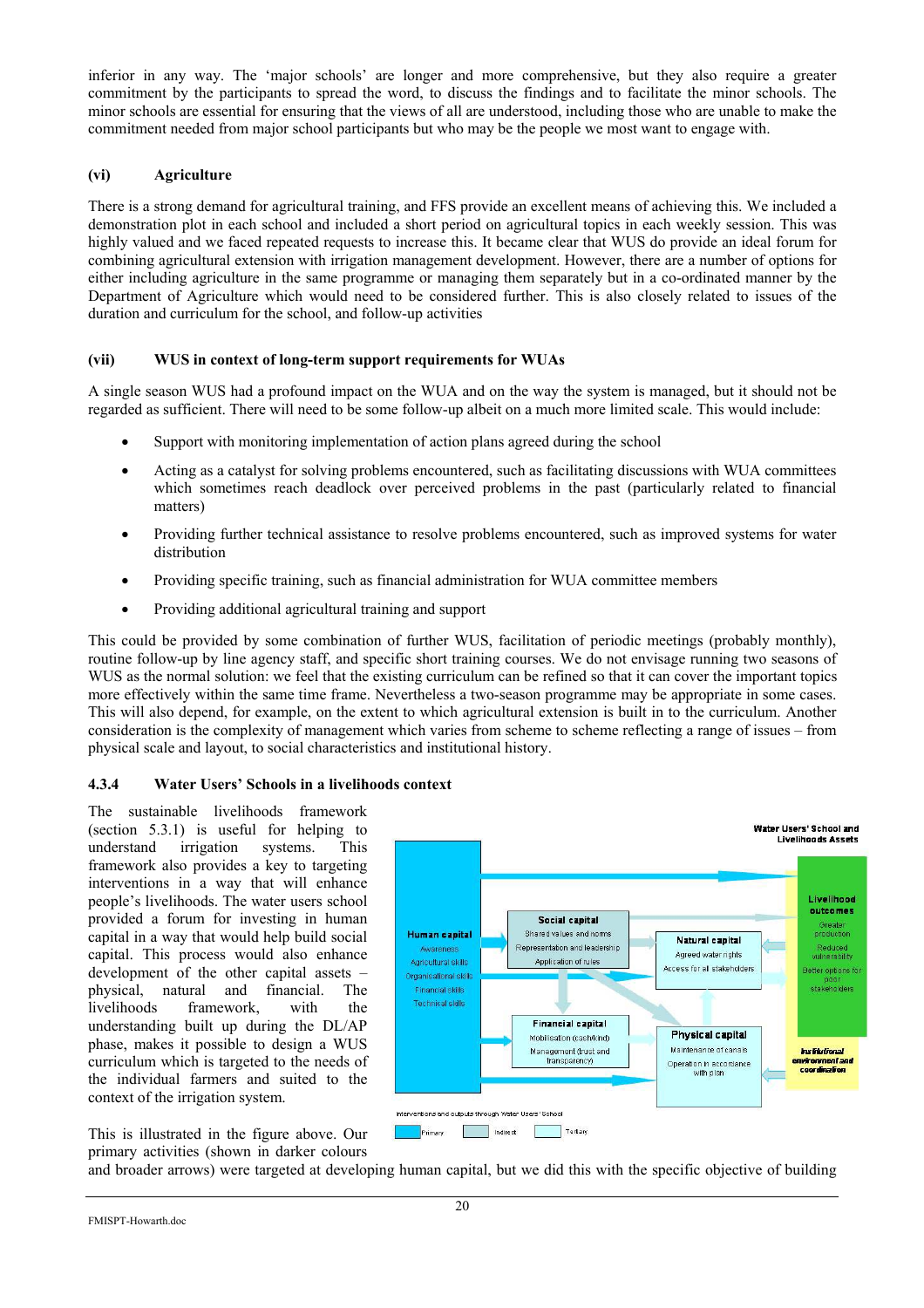social capital. This in turn had impacts on financial, physical and natural capital. We aimed to develop skills which would directly develop the financial, natural and physical assets, but the impact of this skill-based training component was greatly enhanced through the measures to build social capital, which is needed to help manage other assets.

The interpretation of DL/AP findings using this framework makes it possible to target interventions to suit each project. This guided us in developing the different emphases in the three case study projects we worked on. For example:

- At SMIP we stressed developing the awareness and skills which would encourage shared values for making and following rules. We anticipated that this would lead directly to improved maintenance by the users and then more gradually towards reduced water theft, greater transparency in financial management, and a more equitable distribution of water. Each step in this process would result in reduced vulnerability and enhanced livelihood outcomes
- At KUIS we gave greater focus on representation of users to enable a more equitable distribution of water, and on managing the transition from labour-based to cash-based maintenance
- At BIP we supported the newly registered WUA and helped to give it direction, by emphasising the need for rule-based water management rather than reliance on employing individual water guards, and thereby reduced water theft and introduced a rotational system. We promoted improved communication with other water users for encouraging better maintenance and reduced pollution of the canals.

## **5 Synthesis of findings in context of institutional development**

#### **5.1 Introduction**

Through this process of DL/AP and water users' schools, we are developing a framework for promoting WUAs. We have identified six elements which we see as fundamental for this:

- Tailoring methods to local conditions: each scheme is different and needs solutions to be identified individually;
- Organizing our understanding: irrigation systems are complex and multidisciplinary we need a comprehensive understanding without being overwhelmed in data. The Sustainable Livelihoods Framework is valuable for this
- Working with water users: we need to work with the users to involve them understand their issues and help them to develop an action plan. This requires an inclusive and participatory approach
- Investing in Social and Human Capital: through a "water users school" we have helped develop human and social capital and thereby enhanced development of the other capital assets. The nature of this school will depend on the needs of the individual scheme
- Providing O&M for institutions: WUAs will continue to need support
- Having a supportive policy and legal environment: implement policy and laws that enable the WUAs to carry out there function.

#### **5.2 Tailor to local conditions**

Irrigation is not simple and homogeneous: projects are all different and most have had a complex history, and have many facets. We have to recognize and work with this diversity, but we do need guidelines to help institutional development. In doing so, we should remember that:

- The guidelines should provide a framework not a straightjacket
- We need a multi-disciplinary team to bring a range of perspectives
- The slate isn't empty we must recognize the need to work with what is there
- We should adapt the timetable as necessary, and go at a sensible pace without being a slave to targets

It is easy for outsiders to forget that irrigation schemes have changed a lot within the memory of the direct stakeholders. The history of development of the scheme, past attempts at institutional development, and changes in policy and approaches all have an impact on local people which may be missed by outsiders who view the scheme at a single point in time.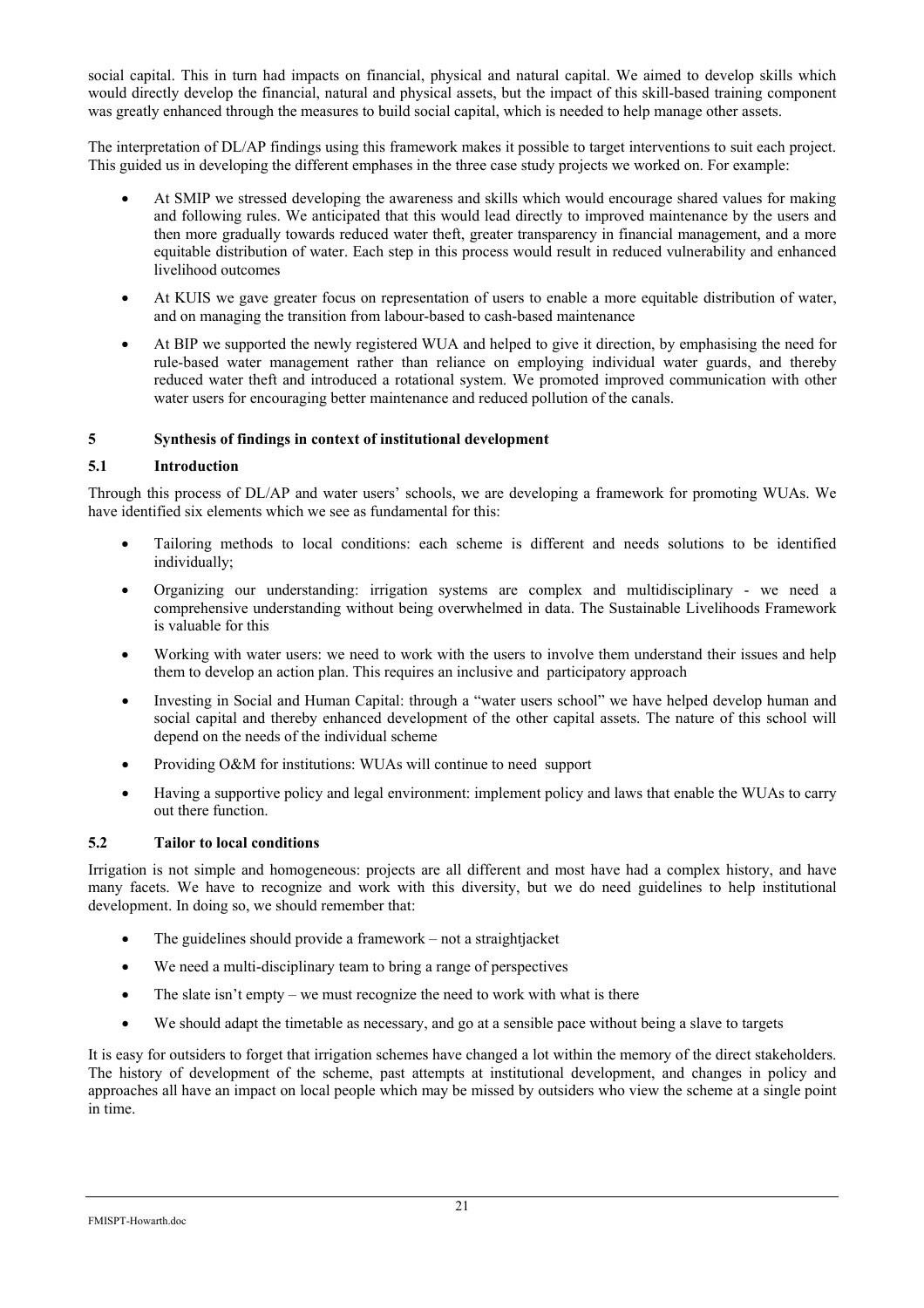## **5.3 Organizing our understanding**

## **5.3.1 The sustainable livelihoods framework**

We have stressed the multi-faceted nature of irrigation – social, technical, institutional and agricultural. But we need to bring some order to this complexity. The sustainable livelihoods framework, illus-trated here, is very useful for this (IDS, 2003). This framework is a useful and powerful tool, but it is still unfamiliar to many field workers and they may be reluctant to use it. We have therefore attempted to simplify the application of the framework.



Our emphasis in the diagnostic phase was to understand the five assets and the vulnerability context from the perspective of different users so that we could gain an understanding of their livelihood strategies. This enabled us to identify, with the users, the key areas and methods for intervention during the water users' schools.

We presented this in a simple matrix to make it easier to understand and summarise:

- Human capital education, knowledge/understanding, skills (agricultural, technical, organisational, financial), labour/time
- Social capital values and norms, organisation, power
- Physical capital access to infrastructure, standards of maintenance, appropriateness of design
- Natural capital access to water and land, protection of resources
- Financial capital income from employment, other economic activities, ability to contribute resources for management and maintenance
- Vulnerability context seasonal variations in rainfall and, river morphology; agricultural prices and access to inputs; seasonal employment and migration; trends in community cooperation, etc

| <b>Stakeholder</b><br>Category | Human<br>capital | <b>Social</b><br>capital | <b>Natural</b><br>capital | <b>Physical</b><br>capital | Financial<br>capital | <b>Vulnerability</b><br><b>Context</b> | <b>Contribution of</b><br><b>Irrigated</b><br><b>Agriculture to</b><br><b>Livelihoods</b> |
|--------------------------------|------------------|--------------------------|---------------------------|----------------------------|----------------------|----------------------------------------|-------------------------------------------------------------------------------------------|
| Poor - tail                    |                  |                          |                           |                            |                      |                                        |                                                                                           |
| Poor – mid /head               |                  |                          |                           |                            |                      |                                        |                                                                                           |
| Poor female-                   |                  |                          |                           |                            |                      |                                        |                                                                                           |
| headed households              |                  |                          |                           |                            |                      |                                        |                                                                                           |
| Medium                         |                  |                          |                           |                            |                      |                                        |                                                                                           |
| Well-off                       |                  |                          |                           |                            |                      |                                        |                                                                                           |
| Short term informal            |                  |                          |                           |                            |                      |                                        |                                                                                           |
| tenants                        |                  |                          |                           |                            |                      |                                        |                                                                                           |
| Non-resident                   |                  |                          |                           |                            |                      |                                        |                                                                                           |
| farmers                        |                  |                          |                           |                            |                      |                                        |                                                                                           |
| Absentees                      |                  |                          |                           |                            |                      |                                        |                                                                                           |

The matrix provides a simple checklist to help verify that we covered the most important issues with each group. In some cases the information was indirect, or incomplete (such as for absentees), but the framework helps put all available information into context.

During the WUS stage, we targeted interventions at key areas which were identified in this, as illustrated below: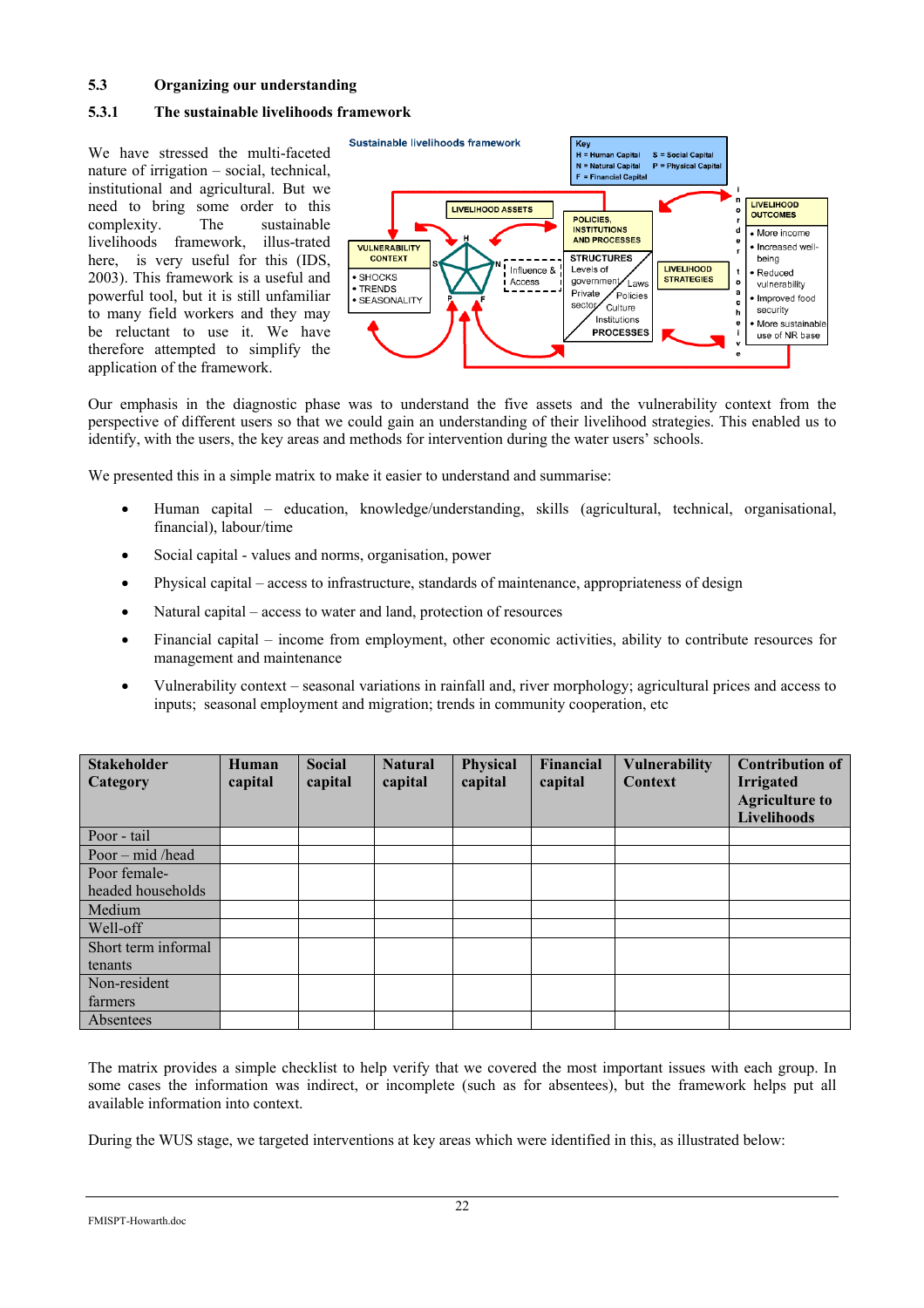| Human capital                                                                                                                                      | Social capital                                                                                                                                                                                                                                        | Natural capital                                                                                      | <b>Physical capital</b>                                     | <b>Financial capital</b>                                                |
|----------------------------------------------------------------------------------------------------------------------------------------------------|-------------------------------------------------------------------------------------------------------------------------------------------------------------------------------------------------------------------------------------------------------|------------------------------------------------------------------------------------------------------|-------------------------------------------------------------|-------------------------------------------------------------------------|
| Awareness of programme<br>and activities<br>Skills in agriculture,<br>institutional management.<br>water management,<br>infrastructure maintenance | Representation of stakeholders,<br>development and application of<br>rules, improved communication<br>systems<br>Collaboration on water<br>management, cleaning canals,<br>control of illegal outlets, field<br>channels, etc<br>Enforcement of rules | Better access to water<br>(due to improved<br>schedule, rotations,<br>well-maintained<br>canals etc) | Better maintained<br>canals, existence of<br>field channels | Ability to collect<br>bighatti and manage<br>resources<br>transparently |

It is also possible to use a similar approach for evaluation of the impact of the school, and we can analyse the changes in assets, vulnerability and impact on contribution of irrigated agriculture to livelihoods for the same stakeholder groups using a similar matrix. The way that stakeholders have been able to enhance their assets, or recover from shocks and stresses will give an indication of the sustainability of the intervention in terms of the impact on their livelihoods.

Our focus in the water users' schools was on developing social and human capital (see section 5.5), which had an immediate impact on physical capital, through improved collective action on maintenance of infrastructure. Thus further notes on relevant aspects of these assets are presented below, together with comments on the institutional environment within which people lived and worked at the time of the DL/AP.

# **5.3.2 Human capital**

Human capital represents the skills, knowledge, capacity to work, and good health that together enable people to play a part in the good governance of the irrigation system, and to make effective use of the other four types of livelihood assets. Key aspects related to irrigation management include:

- Literacy/access to public information about the activities and decisions of the water users' institution. Poorer households and women are more likely to be illiterate (25% female illiteracy of 50% for male at SMIP, and 25% of households have no literate member (85% of these poor or very poor). Thus literacy must be considered for communication systems and training programmes
- Knowledge (and skills to apply the knowledge) of the rules, procedures, technologies that apply to the operation and maintenance of the irrigation system and its institutions, and to the effective use and husbandry of the water resource. In the past, WUA training has had limited impact, as it has been brief and stereotyped, with little reinforcement or follow-up and no dissemination so the knowledge did not get beyond direct participants. It was mainly given to office holders, but made no provision for turnover in office holders. It was clear that despite some strengths in collective action and indigenous skills to run the irrigation system, there are significant weaknesses in knowledge/understanding/skills for institutional development and governance, including roles and responsibilities of members and officers, system financing; system operation and water management; infrastructure maintenance; and agricultural practices
- Time/labour available to participate in the management of the irrigation system, since many stakeholders have other priorities and demands (e.g. migration, off-farm employment, household tasks) which compete for the time available to participate in irrigation management activities such as attending meetings, holding office, participating in training, keeping informed about system O&M developments, participating in *jhara / urdi*; etc :

#### **5.3.3 Social Capital**

Social capital relates to the formal and informal social relationships (or social resources) which contribute to desirable governance outcomes: These social resources are developed through investment in values and norms, organisations and structures; and power and processes.

• Values, norms and rules for good governance. Communities of water users share norms, rules, and sanctions about how resources should be shared, and how they should organise themselves to use and manage the irrigation resource. This includes relationships of trust that facilitate co-operation.

Heterogeneity and migration may weaken social ties, although in some cases a mixed ethnic composition is seen to be a source of strength (probably related to the relative numbers in different groups, their duration in the area, and factors which encourage them to work together in other fields). In some groups there are customs and values that discourage women from speaking in public, and from influencing irrigation-related decisions. In many cases users have little sense of identity with the irrigation system – even in cases where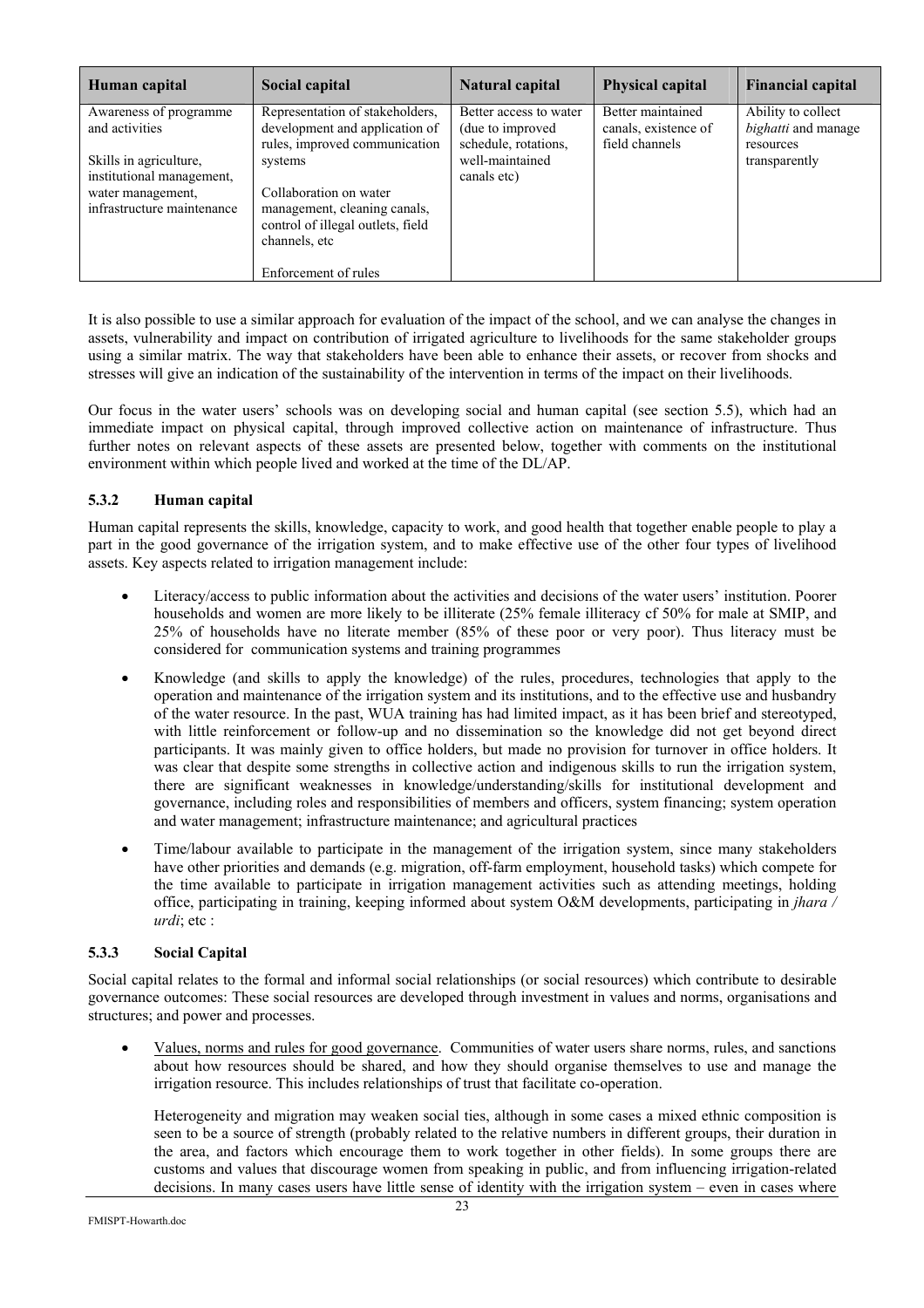they actually owned the system. Some individuals feel they are entitled to meet their full water demands rather than be obliged to share a limited water supply in an equitable manner. They believe it is the responsibility of a higher authority to supply sufficient water to meet everyone's full requirements.

There are few practically agreed rules. Responsibilities are ambiguously defined and may be contested – or even if defined they may be ignored. The WUA has no capacity or legal power for enforcement. Poor communication, financial recording and management contribute to unaccountability and lack of trust.

 Organisations/structures. Recognised and socially sanctioned water users groups/organisations in which relationships are governed by accepted rules and norms of entitlement, participation and spheres of activity are needed.

There is weak membership identity, as land holdings are fragmented in different areas, there are many absentees and short term unregistered tenants; and there is incomplete stakeholder representation. Although the legislation permits all users to be WUA members, the constitution restricts this to land owners (including absentees). This thus excludes sharecroppers (who have no formal right to land), landless water users and most women (since only 5% of land is registered in women's names). More recent constitutions (such as BIP) specifically provide for one male and one female member per household.

The structure of WUAs is standard and there is minimal stakeholder involvement in devising their institution. This is normally of a "nested" structure (although traditional irrigation tends to have a simpler, "flatter" structure), and this may not meet the needs of all parts of the system equally well – there was a gap at tertiary level at SMIP.

• Power and processes. All water users need to be able to have influence or exercise power, and to have claims, or obligation for support, from others.

The leadership is often disconnected, with limited water user involvement in initial selection of leaders and subsequent elections postponed. Decision-processes tend to exclude most water users, as meetings are irregular, decision-making processes are not transparent, and there is poor communication of formally and informally reached decisions. Individual connections often provide advantage and those who can, use personal relations to solve water needs. On a positive note, key individuals (who may be, but are not necessarily the WUA chairmen) are able to exert a powerful influence to influence performance of the system. Collective networks are not strong and there is little mutual reinforcement between the WUA and other community based organisations (CBOs).

These observations can be summarised in a matrix to put them into context of the system as a whole, as shown below:

| Ranking                       | <b>DL/AP Wellbeing Indicators</b> | <b>Social Capital/Irrigation</b><br><b>Institutions</b> | % of Area<br>farmed | $%$ of HH |
|-------------------------------|-----------------------------------|---------------------------------------------------------|---------------------|-----------|
| Landless Family               |                                   |                                                         |                     |           |
| Poor Family                   |                                   |                                                         |                     |           |
| Middle<br>class<br>Family     |                                   |                                                         |                     |           |
| Wealthier Family              |                                   |                                                         |                     |           |
| headed<br>Female<br>household |                                   |                                                         |                     |           |

# **5.3.4 Physical capital**

Physical capital in the context of irrigation management cannot be considered in isolation. There are overlaps with social capital (for example how is maintenance organised, or canals protected) and natural capital (eg the need for infrastructure related to provide differing water requirements to suit land type and level). However, it is important to understand the nature and condition of the infrastructure in this wider context.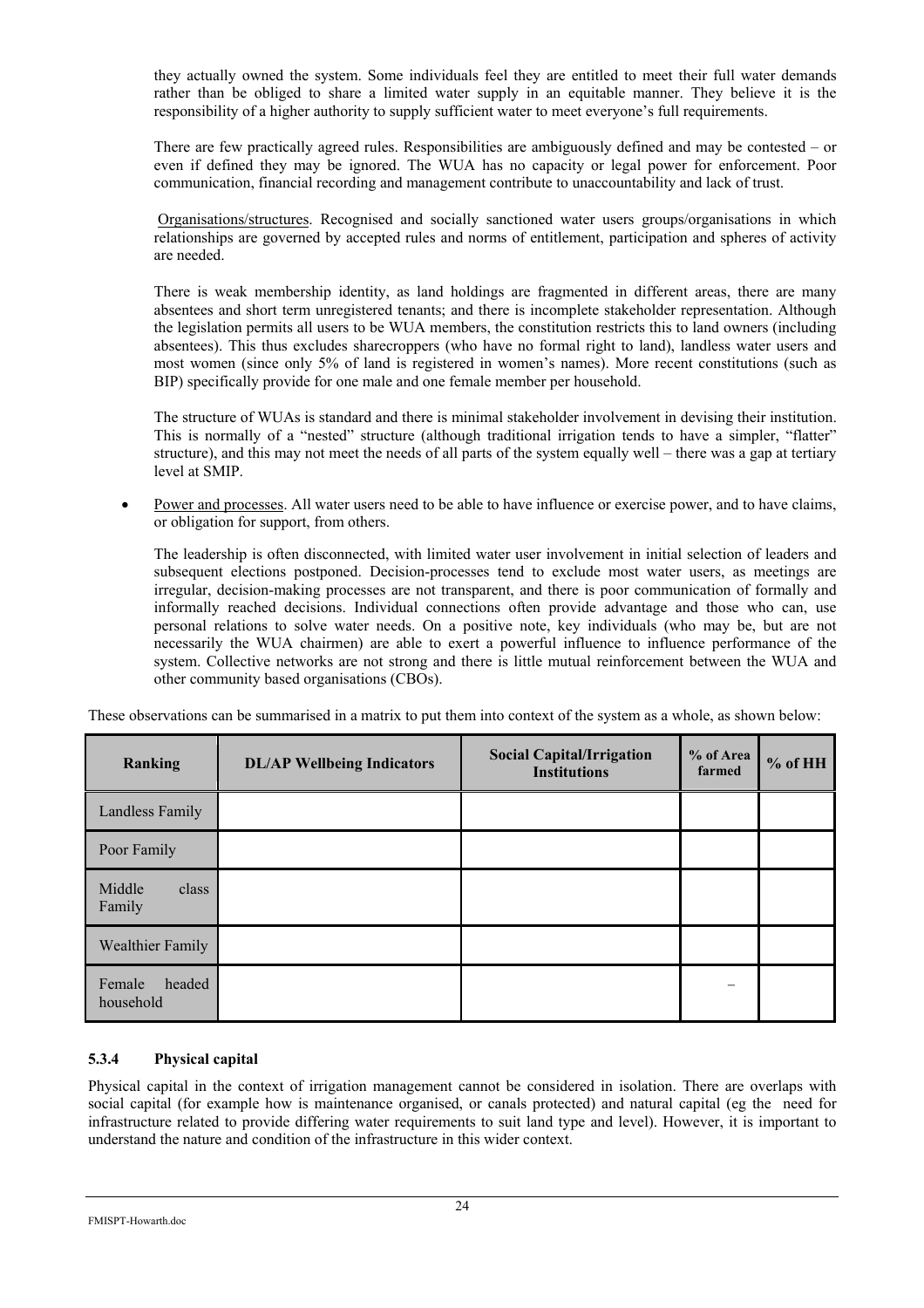- Nature of infrastructure. We need to understand the existing infrastructure in its developmental context, including history and changes in size, layout and design philosophy; expectations for farmers to construct certain parts (field channels, watercourses themselves); the size of the scheme; the type of design – including operational requirements and complexity; arrangements for alternative sources of water (wells, drainage, reuse/seepage); and understanding of the design principles by the users. At SMIP traditional small-scale FMIS were replaced by a flexible but incomplete modern large-scale system, which was then completed to a new design concept, yet still relying on farmers to build field channels.
- Condition of infrastructure. Maintenance depends on institutional arrangements (division of responsibilities between DOI and WUA); willingness of users to collaborate in maintenance; resources that they can mobilise for this; the approaches they adopt for protection of canals, removing weed growth and sediment and structural repairs; maintenance skills. This may have different impacts on different users (perhaps according to their location and socio-economic status – although this is very variable). Standards of maintenance are often poor and vary according to the location in the system, and there have been many 'illegal' adjustments to the system (additional uncontrolled outlets, informal checks etc) at SMIP either because of perceived deficiencies (incorrect outlet location, inadequate provision of cross-drainage) or reluctance to commit resources to maintenance. Cattle may also be grazed or crops grown on canal banks. At a local level, users may do just sufficient to keep the canal operational, but maintenance at higher levels is more likely to be neglected.

# **5.3.5 Institutional environment**

WUAs do not exist or operate in isolation. The internal structure of the WUA and relations between tiers of the organisation (and between individuals and the WUA) is discussed under social capital (section 5.3.3) . In this section, the relations of the WUA with external institutions and the direct links between water users and other institutions are considered.

- Joint management arrangements the division of responsibilities, the clarity of and agreement with this, the resources available for discharging responsibilities. At SMIP there is some reluctance for the WUC to take on their formal responsibilities for canal maintenance, and all levels of the WUA consider that their resource base is inadequate for these tasks. They also reluctant, and perhaps have insufficient authority, to take on their role of policing water theft.
- Relations with VDCs and DDCs, and role of VDCs in system management (both formally and informally). As there is no elected local government it is difficult to assess this at this stage. At SMIP the VDC is barely involved, and perhaps feels excluded. In other schemes the WUA chairman may also be a VDC member, but VDCs appear to take little formal role in irrigation management, despite the provisions of the local selfgovernance act. They are reluctant to take on responsibilities for fee collection, as they see this as an unrewarding task which may affect their ability to collect land revenue. DDCs have responsibilities which impinge on irrigation management – for example award of contracts for quarrying, which affected water acquisition at KUIS.
- Informal local institutions. There are established local practises (known as *panchayati)* for resolution of minor conflicts in many places, which appear to be more important than the formal procedures through the VDC – although the individuals involved may often be the same.
- Support services. Both the WUA and the farmers require a range of support services. The WUA needs support in institutional development, technical design and management. This is usually channelled through the WUA chairman and is not necessarily communicated much more widely – farmers at SMIP appeared not to know much about these interactions. Farmers may seek support directly from DOI, and are less likely to do this via. By contrast, links with DOA are on a more individual basis, and the DOA has its own network of lead farmers – connections between WUAs and DOA tend to be weak. WUAs may get assistance from many other agencies, and it appears that leaders are chosen partly because of their external connections and their ability to form these links. At KUIS, for example, the WUA had links with the Ministry of Water Resources, District Soil Conservation Office, the local MP, DDC/VDC members and others.

# **5.4 Work With Water Users**

We stress the need throughout the programme to work with water users, to understand their situation, help them identify solutions to the problems they face and then implement these solutions. There are three steps to this

- Diagnose the current situation the first part of DL/AP
- Develop an action plan the conclusion of the  $DL/AP$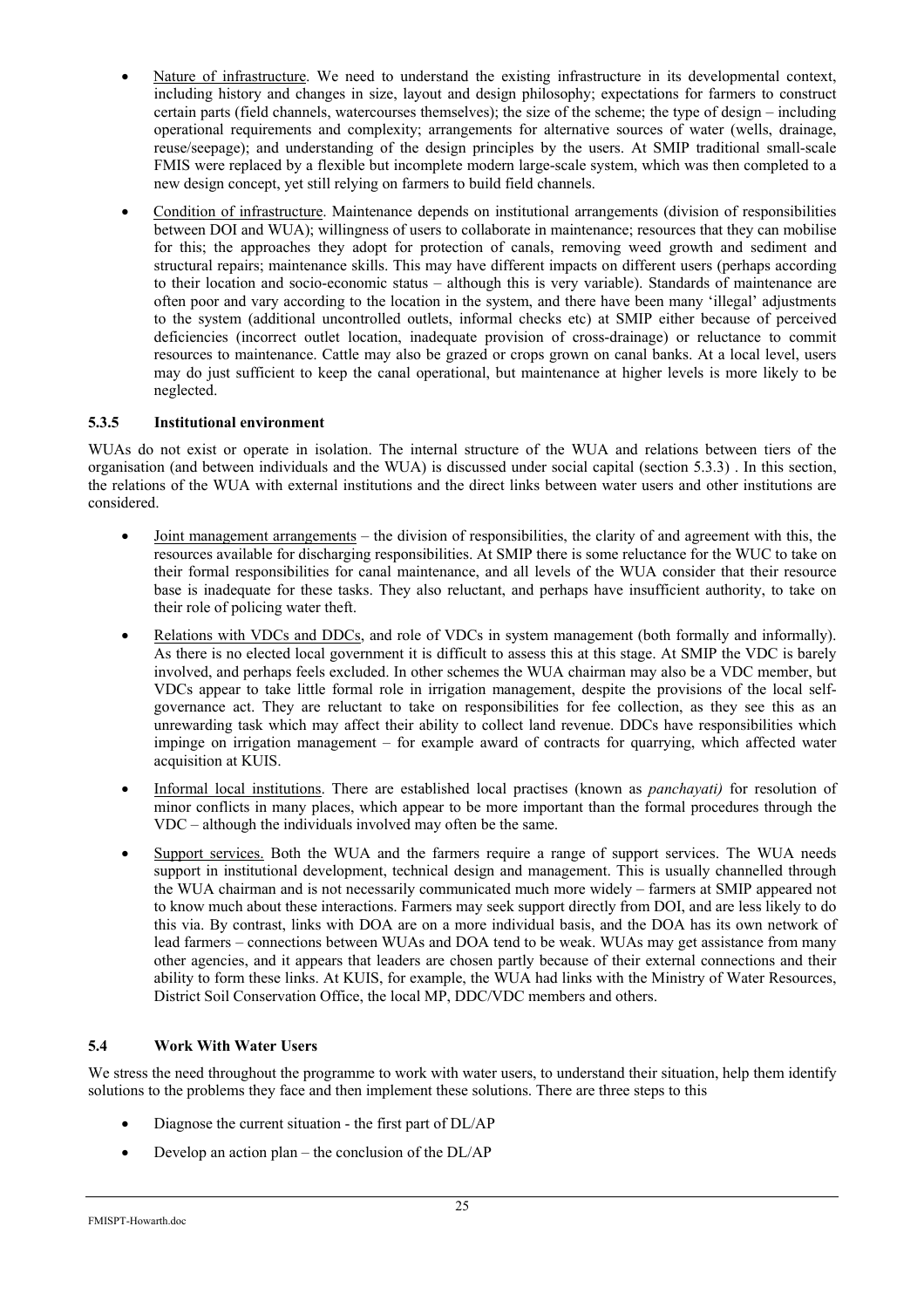Implement the action plan – initiated and facilitated by the WUS, but continued after the end of the WUS by the WUA and the users themselves, possibly stimulated by some additional external support.

The framework described in section 5.3 provides a convenient way to summarise the present situation, identify potential solutions, and target interventions (both during the WUS and afterwards) so that they have maximum impact on livelihoods.

# **5.5 Invest In Human and Social Capital**

The key to improving irrigation management is to strengthen human and social capital, and to do so in a way that develops the other capital assets. It is important to note that different stakeholders may have different values or viewpoints – and this should be apparent from the livelihoods analysis described earlier. For example, rich farmers may not share the belief of others that they should share water in a equitable manner; landless people may anticipate that ultimately their views are not taken into account, and so may not consider it worth investing the time in participating in the programme.

. The method of learning is important, and we stressed the need to:

- See learning as mutual and to be shared
- Be aware of how people learn, both individually and collectively
- Keep an open mind
- Learn by doing
- Encourage reflection and innovation
- Maintain flexibility and openness
- Learn from unforeseen events and incidents

Participatory learning methods are the most effective in this context, but it is important to remember the diversity of educational backgrounds and levels of literacy which affect willingness to participate and choice of techniques

# **5.6 Provide Continuing Support for Institutions**

There is always a temptation to leave WUA too soon – one of the drivers for participatory irrigation management is to reduce the government involvement in irrigation, but this will not be achieved effectively with just a short programme. Although the WUS is a key element, there will need to be some follow-up – probably at a much lower level of investment. This still requires intermittent involvement and commitment to supporting the WUA, including technical backstopping and some training. This will have financial implications which must be budgeted for.

# **5.7 Supportive Policy and Legal Environment**

Water users' associations do not exist in isolation, and their ability to function and continue to perform their role effectively depends crucially on their institutional environment. Policies and legislation are never perfect: progress towards the ideal is gradual. Two particular areas where responsibilities are unclear or contested are collection of financial resources for operation and maintenance, and dispute resolution. The WUAs have inadequate powers either to finance O&M or resolve conflicts. Although there are deficiencies in other areas, there is a greater problem with implementation of the policy than with the policy itself.

In general, there should be:

- Clarity and consistency of legislation;
- WUA should have sufficient powers and enforcement authority enable it to carry out its duties;
- Legislation and by laws which are suited to local needs and circumstances; and
- Supportive institutional priorities and incentives.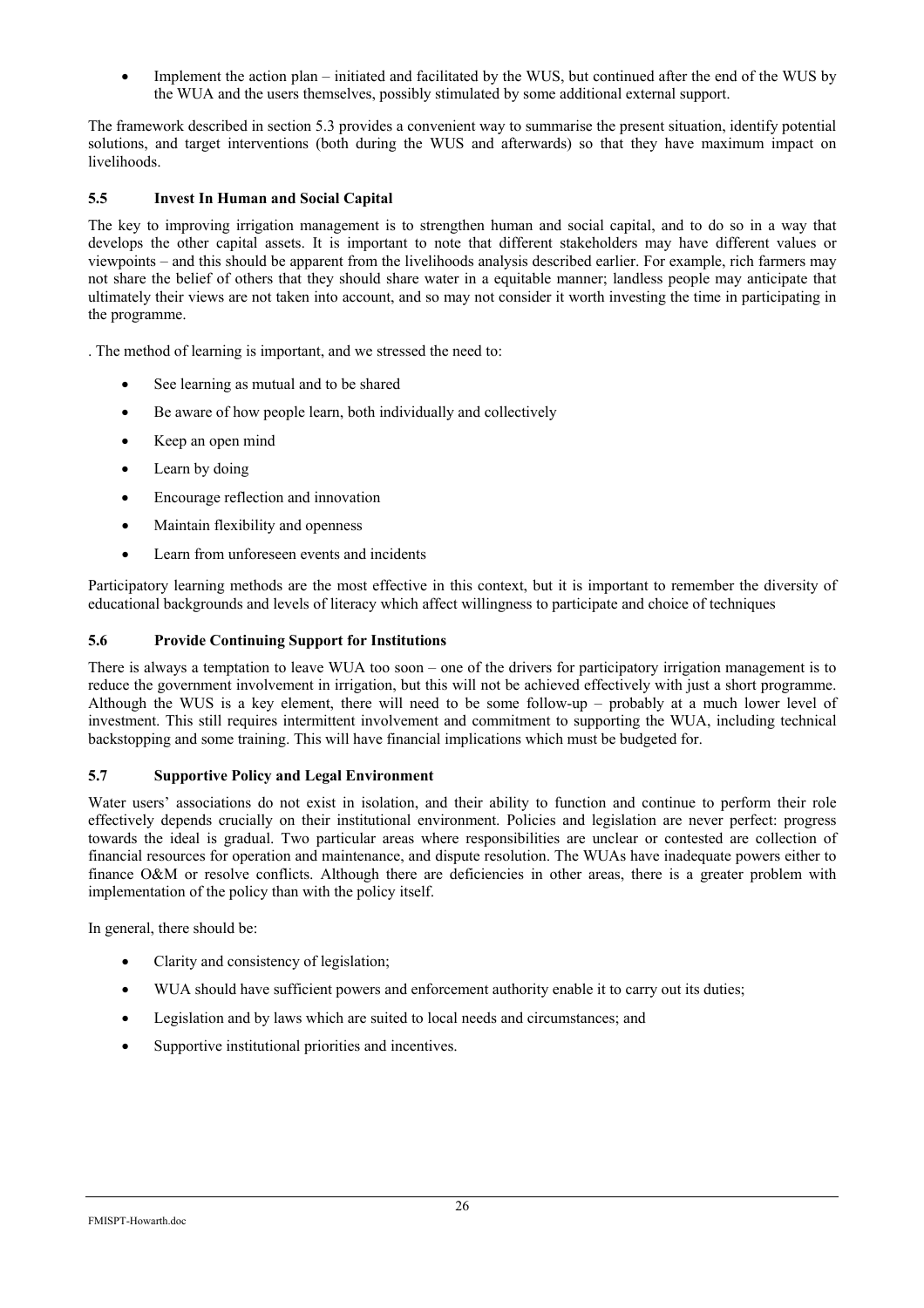## **6 Conclusions**

Although the initial review of WUAs carried out at the start of this project showed that they are often ineffective, the methods which were tested and have been outlined in this paper have been found to be effective as a way of strengthening management of irrigation projects. In particular, we have shown that:

- Institutional development for irrigation needs to be tackled very sensitively; it should be tailored to the needs of the individual project, and should not be rushed but with care WUAs can be very effective;
- Participation is essential, but it must be broadly based without excluding some categories of stakeholders and there should be a real involvement in decision-making
- The process of diagnostic learning / action plan (DL/AP) followed by a season-long water users' school (WUS) is a very effective way of strengthening WUAs. These build the commitment to participation in irrigation management, an understanding of the issues and ways to solve problems, and ensure that the process of institutional development is embedded in the community rather than being externally driven
- The DL/AP is short but of critical importance: irrigation schemes are different and face different challenges; it is difficult to understand them and to summarise this complexity in a way which is helpful for improving their management; and there are numerous stakeholders who need to be aware, informed and involved effectively. However, we did find that the methods adopted were effective in engaging the stakeholders and in gaining sufficient understanding of the system.
- The final output of the DL/AP took the form of a locally-specific action plan, but there were some common themes which led to our plans to develop human and social capital through the medium of water users' schools:
	- − The need for technical support and training in a wide range of topics cutting across several domains
	- The need for a greater awareness of issues affecting the irrigation system (including roles and responsibilities, and the ways individual actions affected others)
	- The need to take remedial measures themselves, which would depend on the users co-operating actively, which will depend on first strengthening or modifying social bonds and norms
- Through the method of running the schools (including minor schools) and the selection of participants, the WUS were effective in change perceptions significantly, and in a way which led directly into action in critical areas. The impacts varied according to the project, and there was a difference in emphasis in the three case study projects we worked on. For example:
	- At SMIP we developed the awareness and skills which would encourage shared values for making and following rules, leading to improved maintenance by the users
	- At KUIS we encouraged broader representation of users to enable a more equitable distribution of water, and on helped in managing the transition from labour-based to cash-based maintenance
	- At BIP we introduced rule-based water management rather than reliance on employing individual water guards, and thereby reduced water theft and introduced a rotational system.
- Continued low-level support will be needed to ensure the benefits are sustained, particularly in the following season to ensure that activities agreed at the end of the WUS are implemented. The WUS should be the first step in providing "O&M" for the institution – it is not sufficient simply to establish and give initial training to a WUA. This approach will also only work if there is a supportive policy and legal environment, where the policy and laws enable the WUAs to carry out their functions, and where government institutions support individuals and WUAs.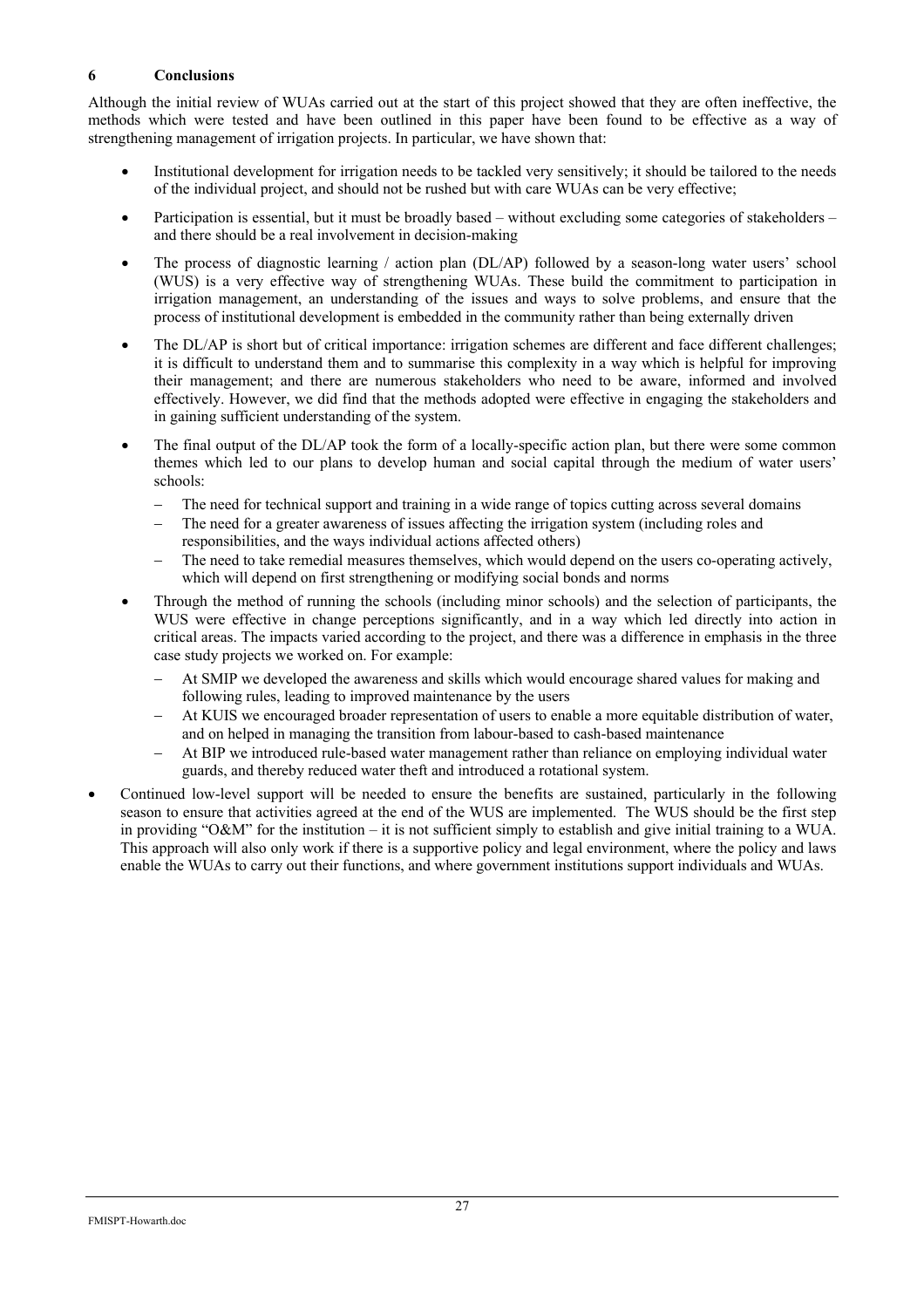#### **Abbreviations**

AMIS – Agency-managed Irrigation System APM – adjustable proportional module BIP – Bijaypur Irrigation Project CBO – Community-based organisation DL/AP – Diagnostic Learning/Action Planning DOI – Department of Irrigation FFS – Farmers' Field Schools FMIS – Farmer-managed Irrigation System GA – General Assembly [of a WUA] ICWM – Integrated Crop and Water Management IMT – Irrigation Management Transfer IP – Irrigation Policy IPM – Integrated Pest Management ISF – Irrigation Service Fee ISP – Irrigation Sector Project JM – Joint Managed [Irrigation System] KUIS – Kamala Uttarbahini Irrigation System NGO – Non-governmental Organisation NISP – Nepal Irrigation Sector Project O&M – Operation and Maintenance OFWM – On-farm water management PIM – Participatory Irrigation Management PRA – Participatory Rural Appraisal SEAGA – Socio-Economic and Gender Analysis SMIP – Sunsari Morang Irrigation Project VDC – Village Development Committee WUA – Water Users' Association WUCCC – Water Users' Central Co-ordination Committee WUCC – Water Users' Co-ordination Committee WUC – Water Users' Committee WUG – Water Users' Group WUS – Water Users' School

#### **Glossary**

*ailani* – unregistered 'waste' land *aunse* – new moon *bigha* – unit of area (equivalent to 2/3 ha) *birta -* land grant in Nepal *dalit* – 'untouchable' according to the Hindu caste system *dhalpa* – gate operator *birtawal –* landlord who is granted a *birta* landholding *jamindar –* landlord *jhara* – unpaid labour contribution *khola* – river *panchayati -* traditional system of village elders for conflict resolution [unrelated to and not to be confused with the panchayat regime of government which prevailed before 1990] *panibause* – water guard *purne* – full moon *pyans* – informal outlet *tarai –* plains at the south of Nepal *thel* – informal obstruction in a canal to raise water level *urdi* – system of labour contribution on farmer-managed irrigation *warabandi –* system of rotational irrigation mainly practiced in the Punjab

#### **Acknowledgements**

The authors are indebted to the three NGOs who implemented some of the DL/AP studies and managed the water users' schools. Numerous people from DOI, DOA and other agencies were involved in this project in many ways and in various capacities, and we most grateful to them. The WUA officials were generous with their time and commitment to our work, and finally we would like to thank all the water users who were involved directly and indirectly in this study. The financial support of DFID and comments on earlier reports is gratefully acknowledged.